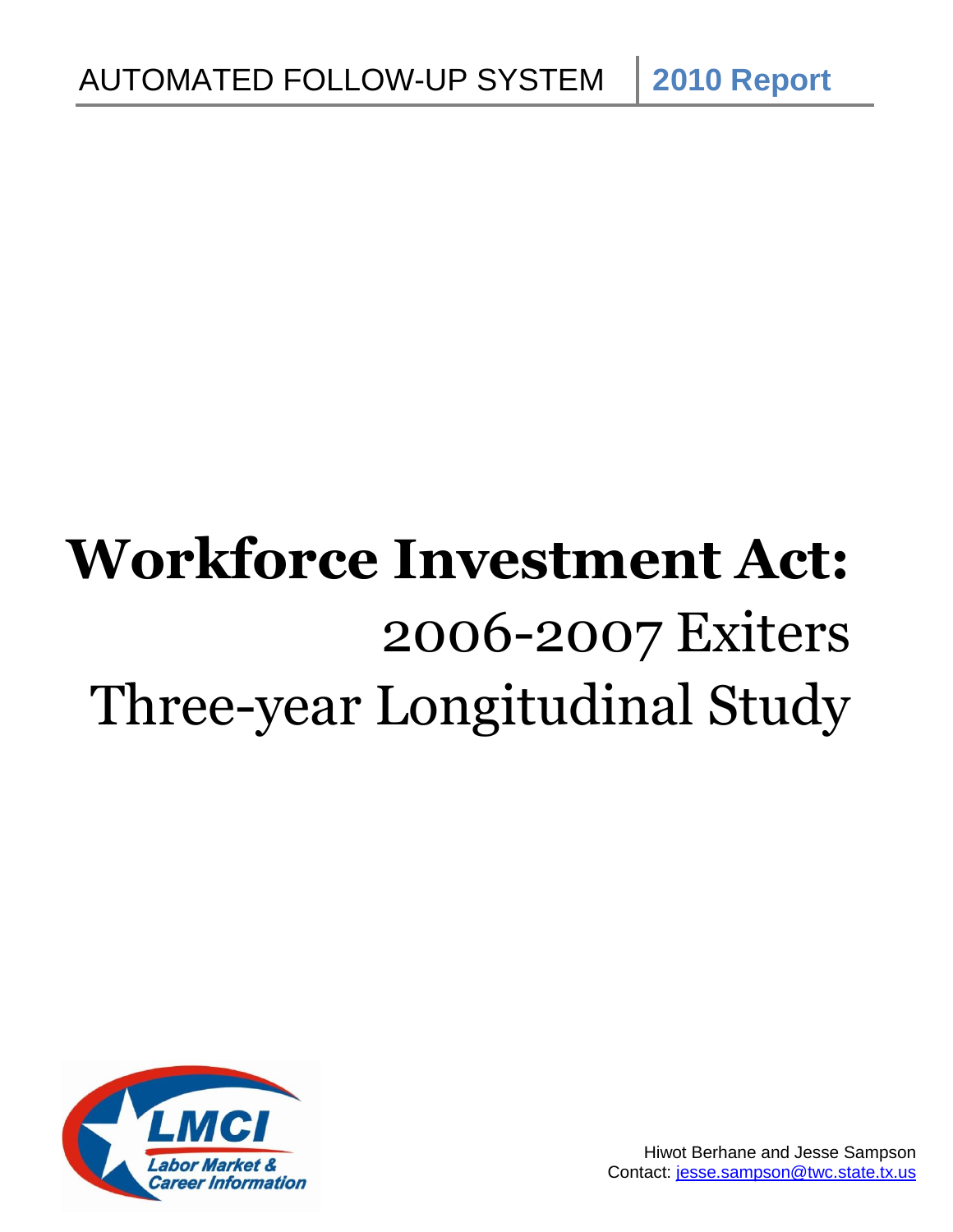## Texas Workforce Solutions provides vital workforce development tools that help workers find and keep good jobs, and help employers hire the skilled workers they need to grow their businesses.

The main vehicle for workforce development policy in the United States is the Workforce Investment Act of 1998 (WIA), which replaced the Job Training Partnership Act. The act came into being, according to its legislative intent, "to consolidate, coordinate, and improve employment, training, literacy, and vocational rehabilitation programs in the United States." The most salient feature of the new workforce system was the "One Stop Center": "The consolidation of services was to take place locally, through a new system of WIA One-Stop centers, guided by state and local entities to assure service coordination and customer access as required by WIA…[which] would no longer require …applicants to go to different offices to apply for services" (Cottingham and Besharov 2011).

As implemented in Texas, WIA is a major source of funding for Texas Workforce Solutions: the workforce programs and initiatives administered by eight state agencies and 28 Local Workforce Development Boards who independently provide services in each of 28 Local Workforce Development Areas (LWDA). The eight state agencies with workforce programs collaborate on addressing systemic issues through the Texas Workforce Investment Council (TWIC), appointed by the Governor. The Texas Workforce Commission (TWC) is responsible for administering the main components of WIA (Adult, Dislocated Worker and Youth grants), along with 27 other workforce programs.

WIA funds are distributed in the form of grants, and these grants are broken down into different categories by target population. WIA Adult grants aim to increase employment, job retention, earnings and career advancement of U.S. workers, while Dislocated Worker grants assist workers who have been laid off or have been notified that they will be terminated or laid off. WIA Youth grants are intended to prepare youth for the 21<sup>st</sup> century workforce. Other grants that do not fall into these categories are also funded by WIA. $^1$ 

WIA has been studied exhaustively, both by public-sector auditors such as the US Government Accountability Office and by academic researchers. The most recent and comprehensive impact study of WIA finds that the program has overall positive and statistically significant impacts on employment and earnings, with significant variation across states, and higher earnings gains accruing to female participants and participants who received vocational training as opposed to "light-touch" services (Heinrich et. al. 2008). Texas has been relatively progressive in recent years with implementation of WIA programs, directing the lion's share of American Recovery and Reinvestment Act funds appropriated for the purpose to training programs:

 $\overline{a}$ <sup>1</sup> Other programs administered by the Office of Workforce Investment include Indian and Native American Programs, Services to Farmworkers, Disability Program Navigators, The President's Community-Based Job Training Grants, and the Work Opportunity Tax Credit Program.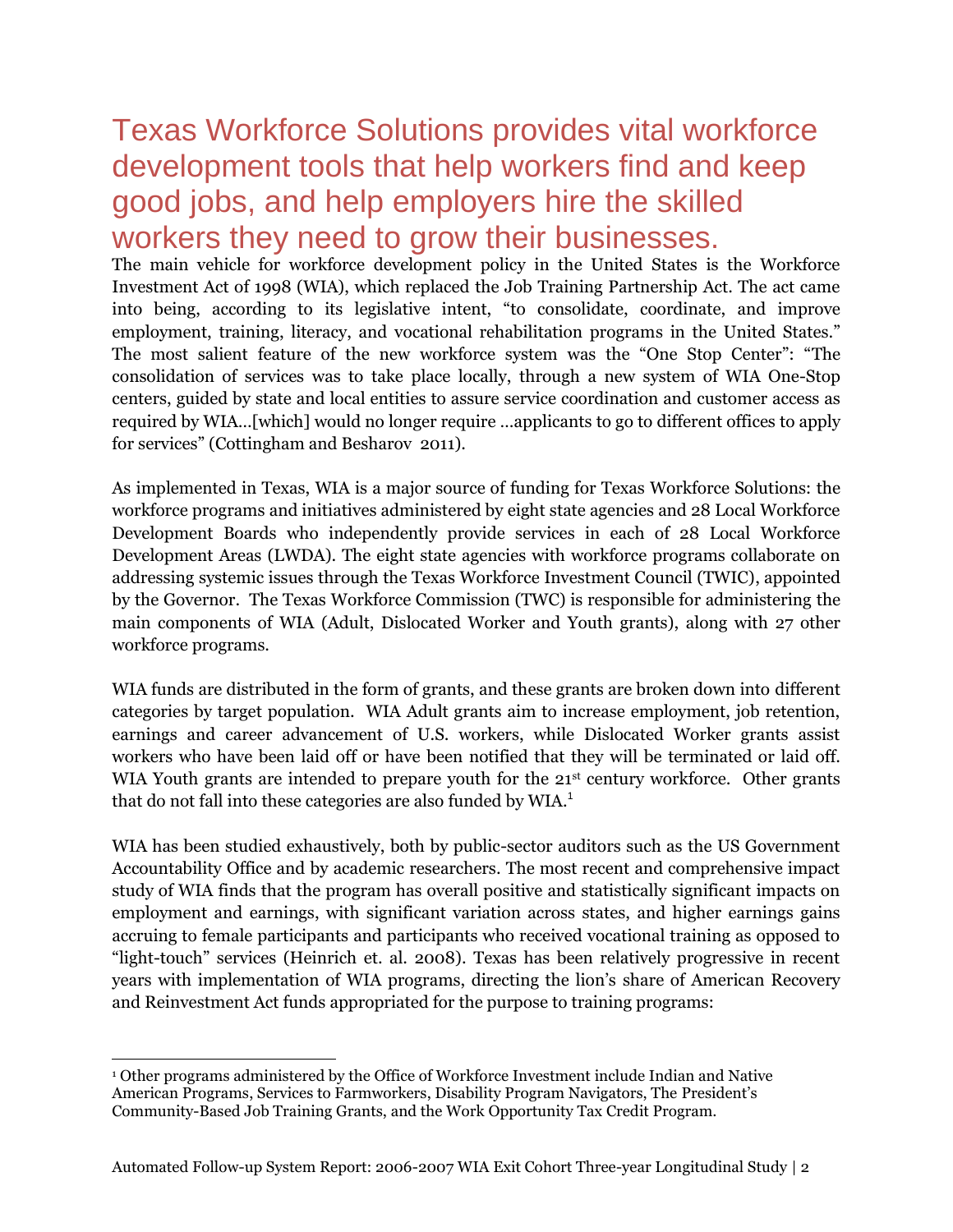Texas has mandated that 67 percent of Recovery Act funds be spent on training, including expenditures on support services and needs-related payments. Due to the emphasis in the Recovery Act legislation that the majority of the funds be spent on training, and because USDOL did not establish a specific standard, *TWC determined that 67 percent would provide an aggressive focus on training while still allowing the Boards to meet other needs with Recovery Act funds* (Hobbie and Barnow 2011, emphasis added).

As King and Heinrich (2011) find, "Workforce investments also produce widespread benefits for employers and society as a whole, likely leading to sustained increases in productivity and economic growth. Texas continues to implement its WIA five-year strategic plan, centered on market-driven efforts that target specific industry sectors identified as areas of highest competitive advantage for the state.

#### **Purpose of the Report**

Senate Bill 281 (2003) requires the Texas Workforce Commission (TWC) to, at least annually, issue an analysis of the job placement performance of each workforce development program by occupation and by training provider (possibly including other relevant data), for the previous one-year, three-year, and five-year periods. TWC's Labor Market and Career Information (LMCI) department fulfills this mandate. We provide these data in the spirit of continuous improvement and do not seek to single out or punish any program, provider or geography. LMCI's mission is to improve the way Texans make career and educational decisions by providing useful and reliable information about careers, educational training options and jobs. For more information, visit [www.lmci.state.tx.us.](http://www.lmci.state.tx.us/)

#### **Structure of the Report**

This report addresses the set of individuals (cohort) that exited WIA programs in 2006-2007. The report is the second in a series of three snapshots of the cohort's outcomes, i.e. their employment and Median Earnings, this time taken in the fourth quarter of 2009 (Q42009). The original report for this cohort (for Q42007) is available on LMCI's website. A five-year snapshot of this cohort's outcomes for Q42011 will be released as the data become available. For purposes of this longitudinal analysis, we examine labor market outcomes for the entire cohort ("cohort") and separately for the subset of individuals employed in both Q42007 and Q42009 ("retainers") to determine earnings growth for individuals employed consistently over the study period. The report's body provides a high-level overview and analysis of the data. Detailed tables of all measures discussed can be found in the appendix.

#### **Methodology**

The Labor Market and Career Information (LMCI) division of TWC received the original seed records for 2006-2007 WIA program exiters from the Policy and Service Delivery Department of TWC's Workforce Development Division. Each of these original records represents a service delivered to a unique client, i.e. a combination of SSN and service code.

Due to the hundreds of potential services provided under WIA, our methodology for unduplicating this program's records is slightly different from that of other programs that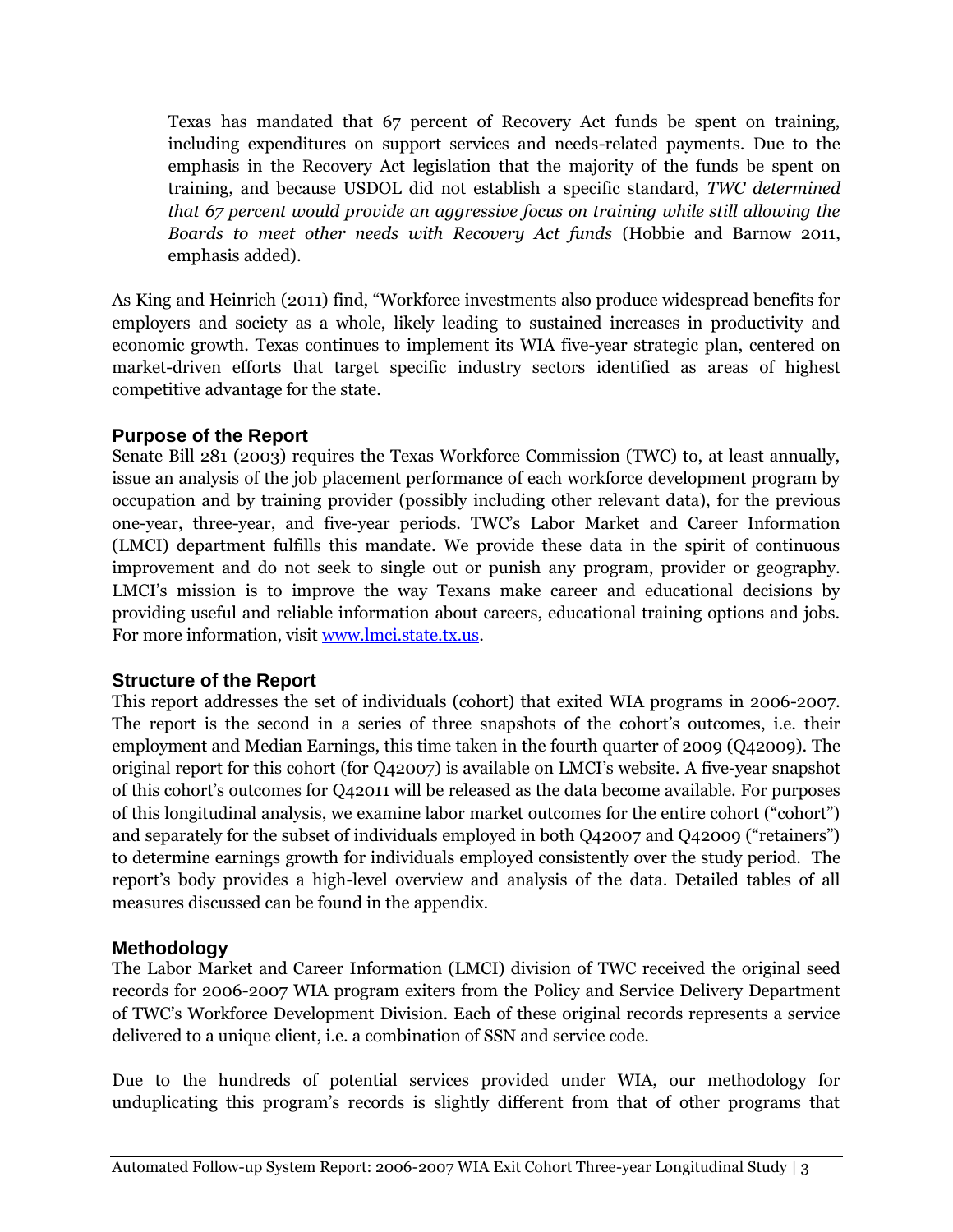provide fewer types of service. Under WIA, most customers receive a constellation of services, yet unique records are necessary for statistical analysis.<sup>2</sup> As a result, we must collapse the data by service code, retaining one single service code for each customer. Due to the welldocumented benefits of vocational training, we take a particular interest in measuring outcomes for individuals who received such training. To ensure that these customers are counted accurately, we began the de-duplication process by grouping the records according to SSN. We then isolated individuals who received vocational training as opposed to other services.<sup>3</sup> Finally, we grouped the data by WIA funding source (Adult, Youth, Dislocated Worker and others) and unduplicated the remaining records. This left 52,825 unique records for the WIA exit cohort.

This report documents the labor market outcomes of those 52,825 WIA participants during the fourth quarter of 2009 (Q42009). LMCI determines labor market outcomes by linking the seed record file to several government databases. The most important data linkage is to the Texas Unemployment Insurance (UI) wage record database, to determine post-program employment and earnings. We also perform linkages with the Texas Higher Education Coordinating Board (THECB) master enrollment file for the fall semester of 2009, the results of which are available in the "Higher Education Dashboard," found in the appendix. We also link data with the United States Department of Defense (DoD) and Office of Personnel Management (OPM) Q42009 employment files to locate any participants employed by the federal government and to the Wage Record Interchange System (WRIS) to identify participants employed out of state. LMCI also linked seed records to the Texas Bureau of Vital Statistics (TBVS) database to identify and exclude deceased participants. After performing all exclusions, the final number of records remaining in the WIA seed record file was 52,438.

If the linkage to the Q42009 UI Wage Record database records resulted in a match for any program participant, that participant's earnings and the North American Industry Classification System (NAICS) code for the employer of record were both retained for analysis. If a participant was found employed by more than one employer, the sum of the participant's earnings and the NAICS code of the employer paying the most wages were retained for analysis.

#### **Caveats About the Data and Analysis**

To our knowledge, there is no better source of data on labor market outcomes than UI wage records, but these data have some limitations. UI wage records do not cover individuals engaged in certain types of employment ranging from domestic workers to railroads. The collection of UI wage data involves editing to clean incoming data, but inaccurate records may remain in the system unless and until a claim for UI benefits is filed. SSNs are not validated against a national database: fraudulent SSNs may be present in the data as well as multiple individuals using one SSN (leading to outlandishly high earnings in some cases). Neither occupational title nor hours worked per quarter are reported, preventing us from calculating hourly wage and determining relatedness of training to employment or part-time/full-time status. This characteristic of the data sometimes leads to very low earnings in the case of individuals who worked for only part of

 $\overline{a}$ <sup>2</sup> It is likely, for example, for local workforce professionals working with customers who require resume help to also provide labor market information to give customers a better idea of the market for their skills. <sup>3</sup> For a detailed discussion of WIA services, see [http://www.doleta.gov/programs/general\\_info.cfm.](http://www.doleta.gov/programs/general_info.cfm)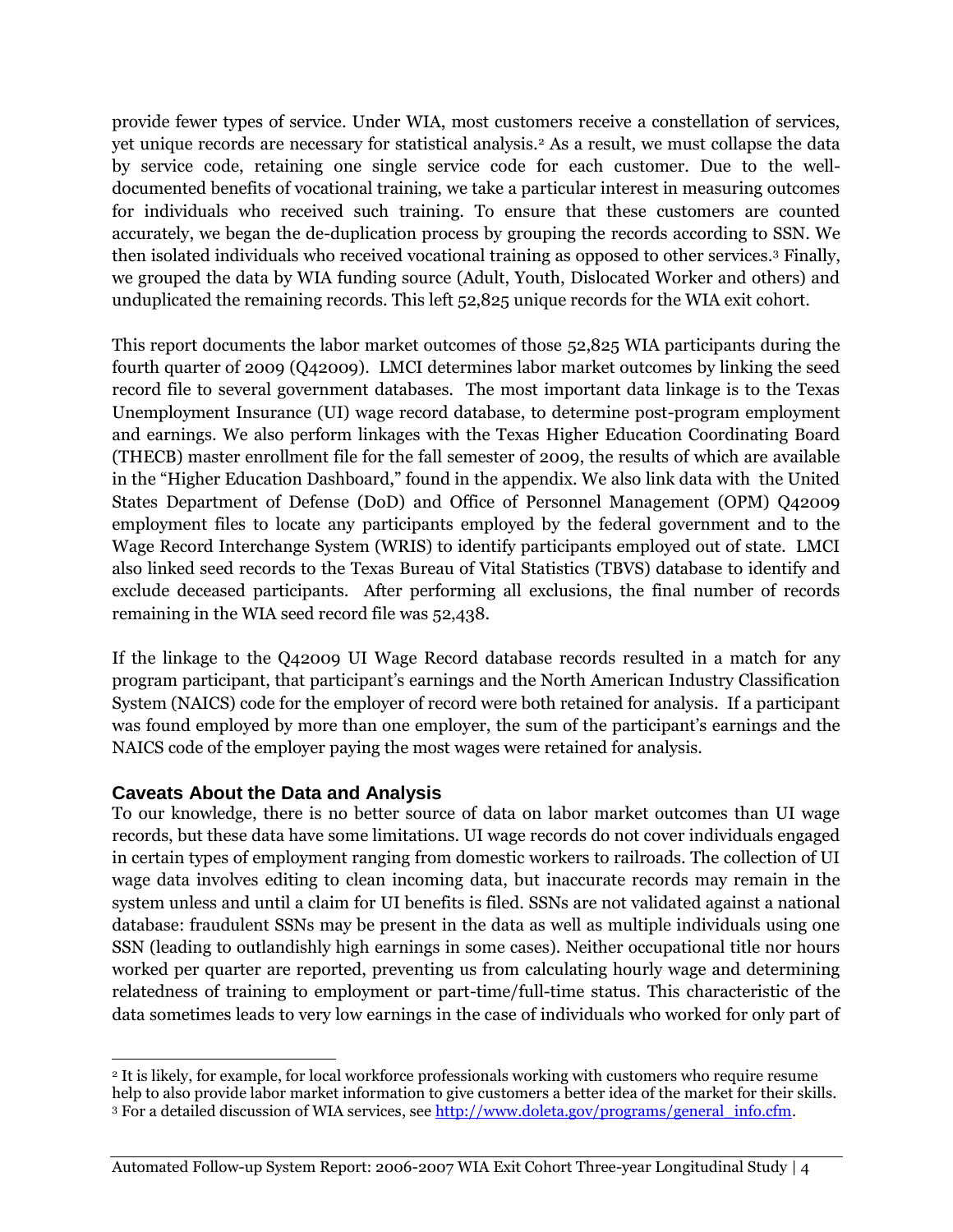a quarter we sampled. Despite these limitations, data from UI wage records provide an invaluable glimpse of post-exit achievements of workforce training participants. In the fourth quarter of 2009 (Q42009), the period examined in this report, the Texas economy continued to fare better than that of most other states. According to the National Bureau of Economic Research, the U.S. economy peaked in December 2007 and entered the "Great Recession," which officially ended in July 2009 (although subsequent growth has been anemic, with the remaining effects of the Great Recession strongest in the labor market).

The period 2007-2009 was characterized by extreme economic volatility due to the collapse of the U.S. housing market and subsequent global financial crisis. As a result, the unemployment rate of the U.S. and of Texas both increased markedly: from 4.4 percent to 8.1 percent in Texas and from 5.0 to 9.9 percent nationally. As a point of reference, the percent of Texans employed fell 3.7 percent from 2007-2009.<sup>4</sup> The Texas median worker's earnings were nearly flat, growing by 0.63 percent on a current dollar basis from 2007-2009.<sup>5</sup> After adjusting for inflation (2009 constant dollars), we see that the Texas median worker's earnings decreased by 2.74 percent.<sup>6</sup>

Many factors, particularly the dynamics of the local economy and interplay with national and international trends all drive the metrics we use. The metrics tell part of the story about performance, but should not be used alone to make judgments about the quality (or lack thereof) of a single provider, Workforce Development Area or program.

 $\overline{a}$ <sup>4</sup> US Bureau of Labor Statistics Local Area Unemployment Statistics.

<sup>5</sup> US Census Bureau, American Community Survey 2007 and 2009 One-Year Estimates, Median Worker Earnings, divided by four to derive median quarterly earnings.

<sup>6</sup> LMCI uses the Bureau of Labor Statistics' Consumer Price Index (CPI) to adjust for inflation. We solve the equation  $E_2/E_1=CPI_2/CPI_1$  where  $E_1$  = current-dollar earnings,  $E_2$  = adjusted earnings, CPI<sub>1</sub>=average CPI for past years and  $\text{CPI}_2$ =average CPI for 2009.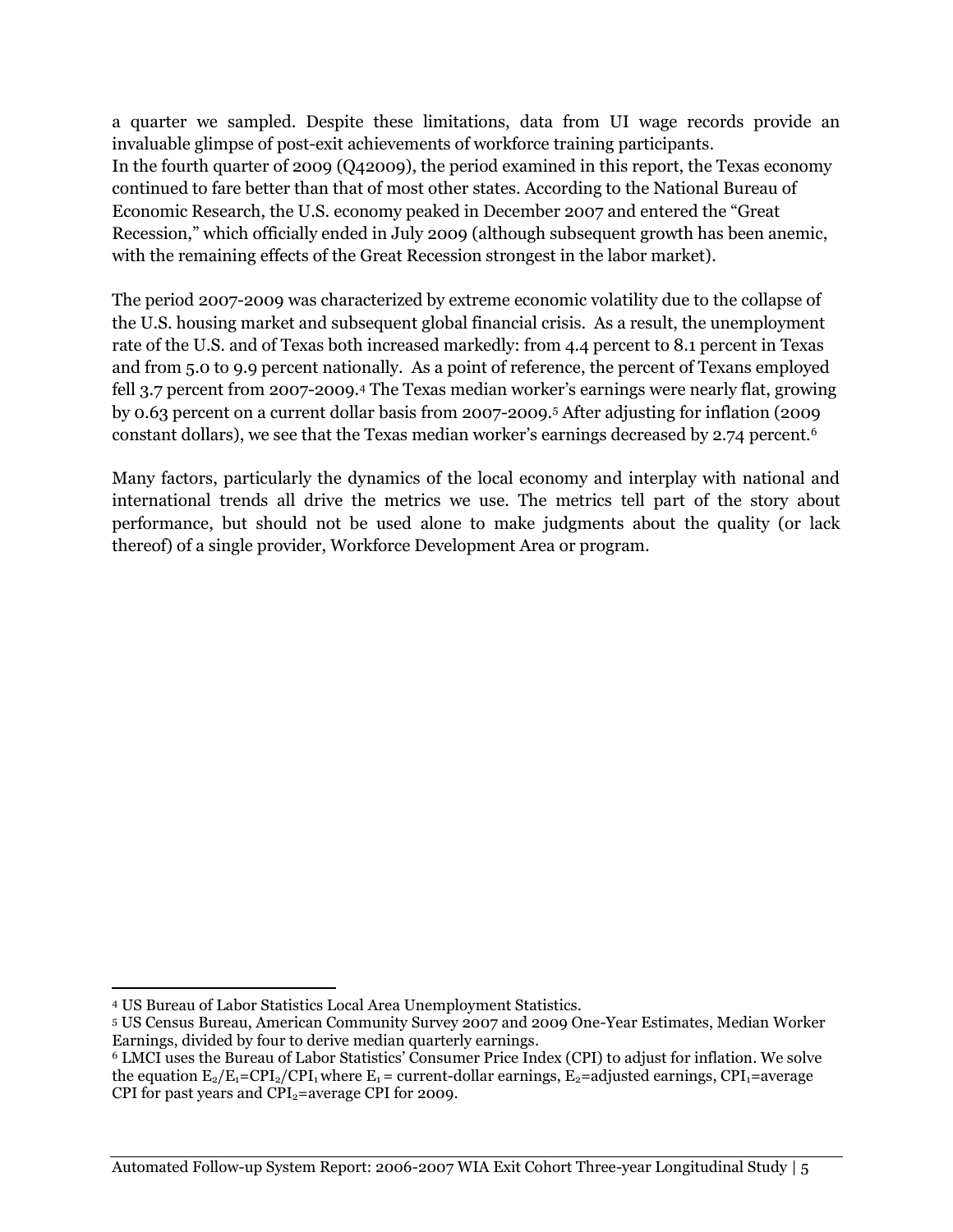#### **Cohort Outcomes**

This section of the report concerns outcomes for the entire cohort of 2006-2007 WIA exiters. Figure 1 presents the percent change in labor market outcomes over the period 2007-2009 for 2006-2007 WIA exiters (the red circle representing percent change in employment, the blue

diamond representing percent change in median quarterly earnings in 2009 constant dollar terms). Overall, and in line with Texas employment trends, all subgroups of the cohort were employed at a lower rate in Q42009 than in Q42007.

Confirming the findings of the 2008 WIA impact evaluation (Heinrich et. al.) and King and Heinrich (2011), we observe better outcomes for Adult and Youth participants compared to Dislocated Worker participants, Vocational Training vs. other and Female vs. Male participants.

Examining trends in Median Earnings, we observe that most of the cohort's growth was driven by Youth participants and those in the Under 25 age category, the only age group to see a rise in Median Earnings. This is likely due predominately to a high proportion of this subgroup leaving education institutions and entering the workforce during the study period. African-American participants also saw higher Median Earnings growth than other large "Race" groups. The "65+" age category was the only group whose earnings fell (on a percent basis) more than their employment rate.



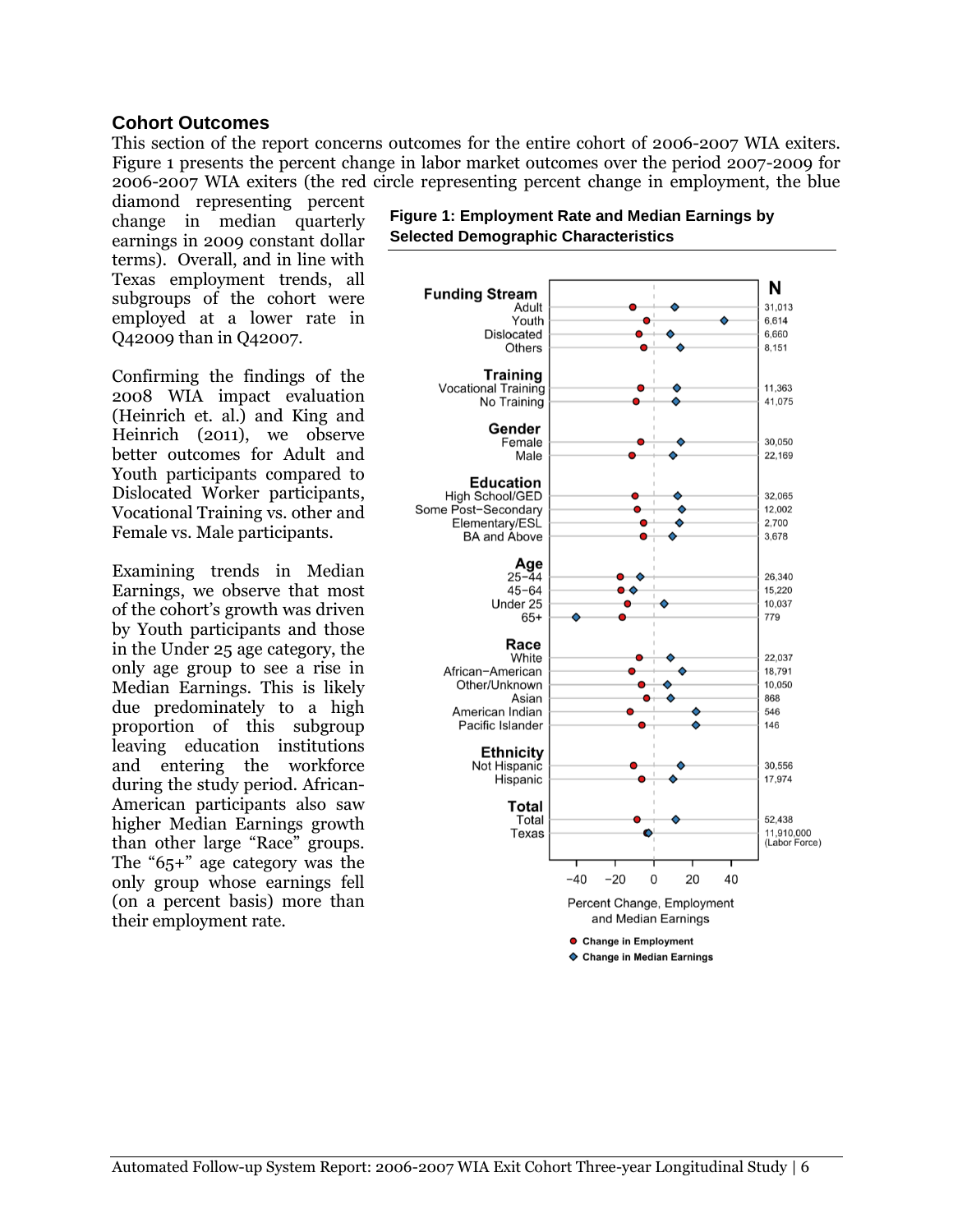Comparing the earnings distribution for the cohort in Q42007 and Q42009, we see a 15 percent rise in the median (11 percent after adjusting for inflation). Figure 2 graphically displays these distributions, and highlights the increased concentration of more individuals in the "tail," or high-earning, end of the distribution.



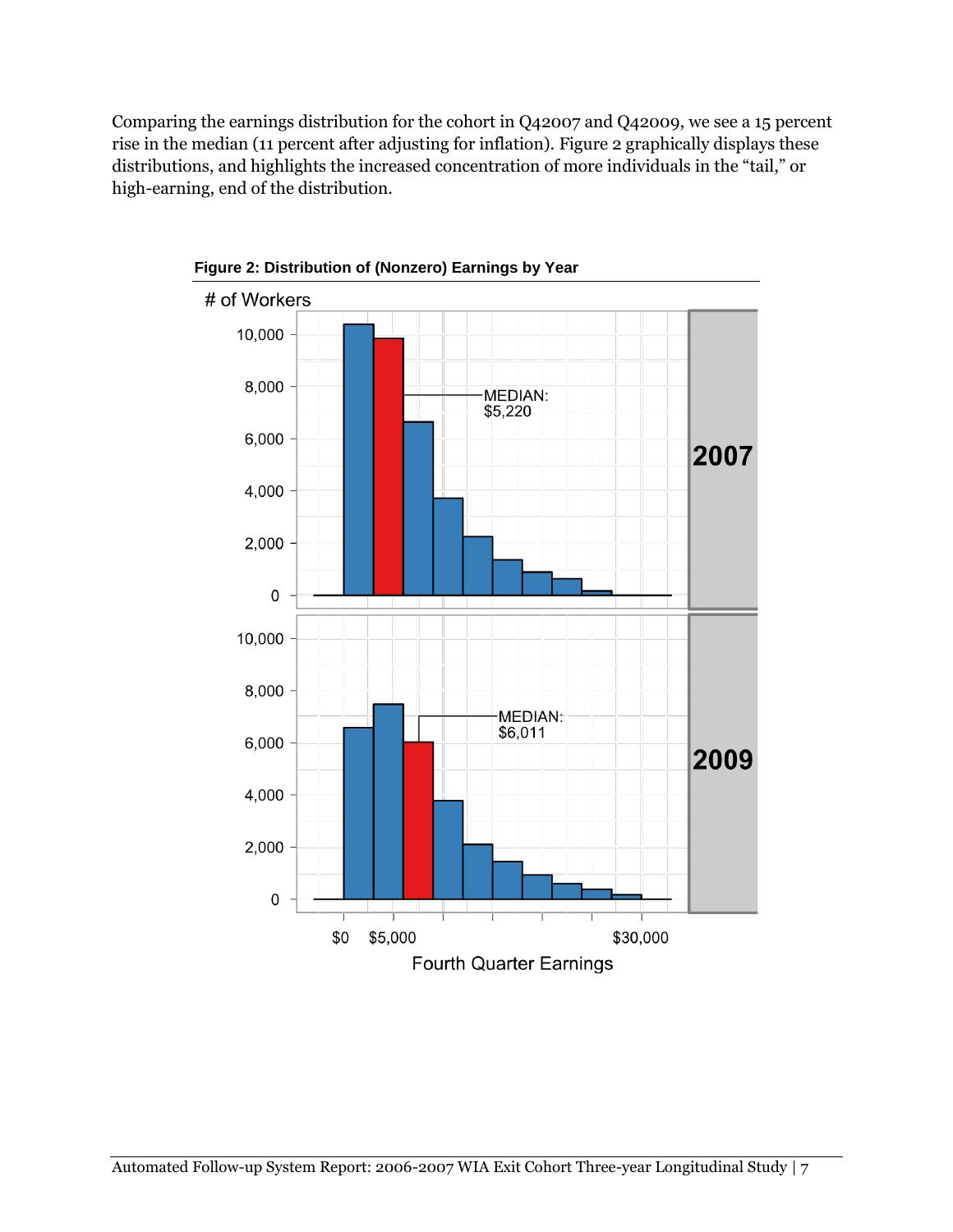#### **Outcomes by Geography**

Figure 3 displays outcomes across geographical areas (Local Workforce Development Areas or LWDAs). As shown in figure three, exiters in all regions were employed at lower rates in Q42009 than in Q42007. Higher-performing regions *lost* jobs at the lowest rate, their employment falling between one and three percent. The Upper Rio Grande (El Paso) area had the smallest drop in employment, while Southeast Texas (Beaumont/Port Arthur) had the biggest drop. Southeast Texas and Cameron County (Brownsville) had the highest growth in median quarterly earnings for the cohort, while two areas, Coastal Bend (Corpus Christi) and South Texas (Laredo) saw slight declines in median quarterly earnings. With a relatively small drop in employment of 2.1 percent and a second-highest earnings gain of 29.3 percent, Cameron County could be said to have the best overall performance.



#### **Figure 3: Outcomes by LWDA, WIA 2006-2007 Exit Cohort**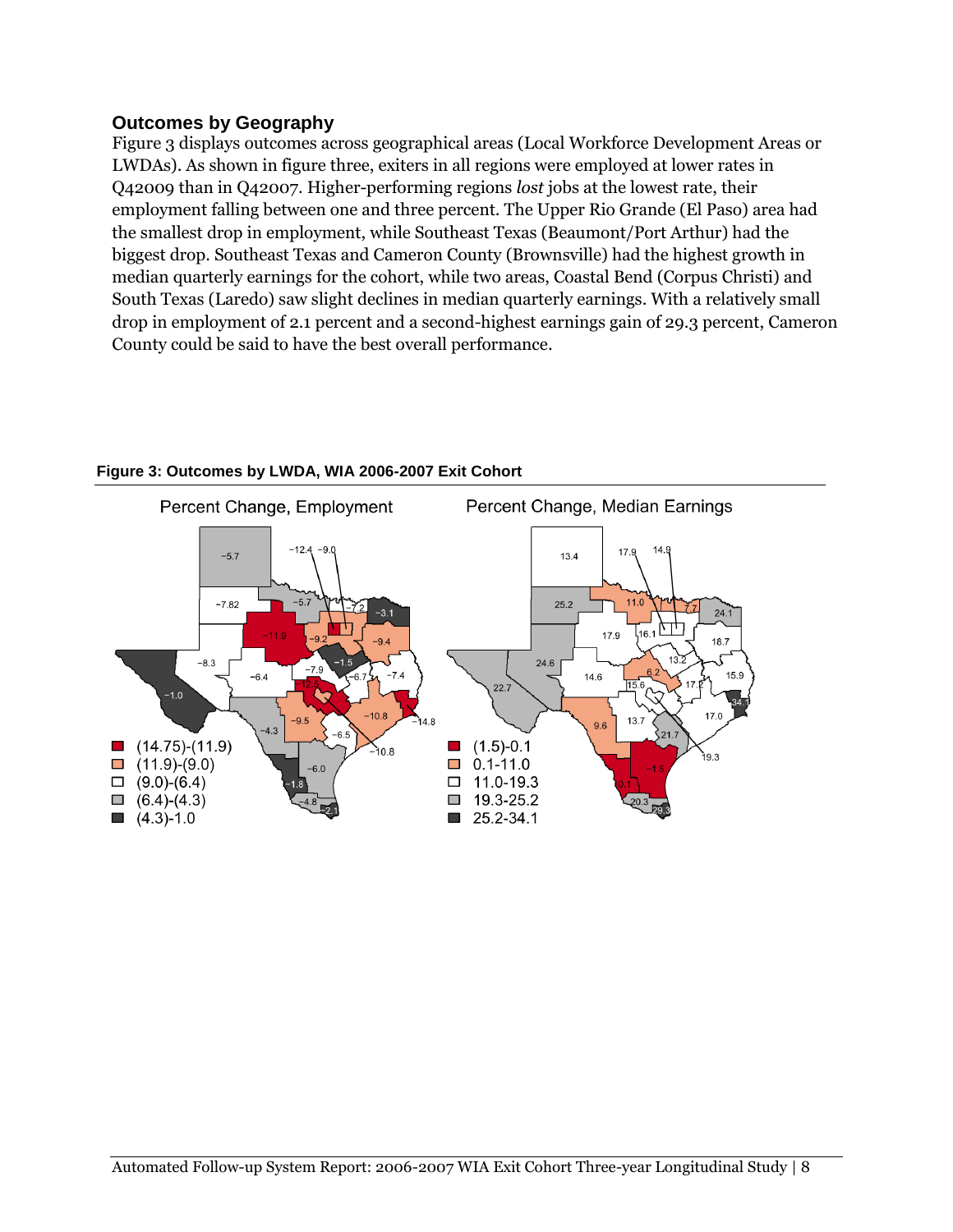#### **Outcomes by Industry**

Tables 1-2 show the top ten industries of employment for the 2006-2007 exit cohort for each quarter examined as well as the associated median earnings. Employment in Employment Services (predominately temporary staffing agencies) declined by almost half. Full-service restaurants dropped out of the top ten, to be replaced by Business Support Services (likely call centers). This may be interpreted as a positive development due to Business Support Services having over twice the median earnings of Full-Service Restaurants.

| Table 1: Outcomes by Industry, 2006-2007 WIA Exit Cohort, Q42007       |       |                         |                                  |                      |  |
|------------------------------------------------------------------------|-------|-------------------------|----------------------------------|----------------------|--|
| <b>Industry of Employment</b>                                          | N     | $%$ of<br><b>Cohort</b> | <b>Median</b><br><b>Earnings</b> | <b>Naics</b><br>Code |  |
| <b>Employment Services</b>                                             | 3,325 | 8.6                     | \$3,379                          | 5613                 |  |
| <b>General Medical and Surgical Hospitals</b>                          | 1,659 | 4.3                     | \$9,980                          | 6221                 |  |
| <b>Limited-Service Eating Places</b>                                   | 1,440 | 3.7                     | \$1,845                          | 7222                 |  |
| <b>Elementary and Secondary Schools</b>                                | 1,116 | 2.9                     | \$4,324                          | 6111                 |  |
| <b>Home Health Care Services</b>                                       | 943   | 2.4                     | \$2,394                          | 6216                 |  |
| <b>Nursing Care Facilities</b>                                         | 908   | 2.4                     | \$4,655                          | 6231                 |  |
| <b>Other General Merchandise Stores</b>                                | 827   | 2.1                     | \$3,307                          | 4529                 |  |
| Executive, Legislative, and Other General<br><b>Government Support</b> | 812   | 2.1                     | \$6,825                          | 9211                 |  |
| <b>Full-Service Restaurants</b>                                        | 752   | 2.0                     | \$2,272                          | 7221                 |  |
| <b>Offices of Physicians</b>                                           | 689   | 1.8                     | \$5,601                          | 6211                 |  |

| Table 2: Outcomes by Industry, 2006-2007 WIA Exit Cohort, Q42009       |       |                         |                                  |                      |  |  |
|------------------------------------------------------------------------|-------|-------------------------|----------------------------------|----------------------|--|--|
| <b>Industry of Employment</b>                                          | N     | $%$ of<br><b>Cohort</b> | <b>Median</b><br><b>Earnings</b> | <b>Naics</b><br>Code |  |  |
| <b>Employment Services</b>                                             | 1,935 | 5.7                     | \$4,067                          | 5613                 |  |  |
| <b>General Medical and Surgical Hospitals</b>                          | 1,582 | 4.7                     | \$11,600                         | 6221                 |  |  |
| <b>Elementary and Secondary Schools</b>                                | 1,320 | 3.9                     | \$4,952                          | 6111                 |  |  |
| <b>Home Health Care Services</b>                                       | 1,274 | 3.8                     | \$2,886                          | 6216                 |  |  |
| <b>Limited-Service Eating Places</b>                                   | 965   | 2.9                     | \$2,454                          | 7222                 |  |  |
| Executive, Legislative, and Other General<br><b>Government Support</b> | 838   | 2.5                     | \$8,077                          | 9211                 |  |  |
| <b>Nursing Care Facilities</b>                                         | 831   | 2.5                     | \$5,081                          | 6231                 |  |  |
| <b>Offices of Physicians</b>                                           | 690   | 2.0                     | \$6,442                          | 6211                 |  |  |
| <b>Other General Merchandise Stores</b>                                | 664   | 2.0                     | \$4,005                          | 4529                 |  |  |
| <b>Business Support Services</b>                                       | 610   | 1.8                     | \$4,580                          | 5614                 |  |  |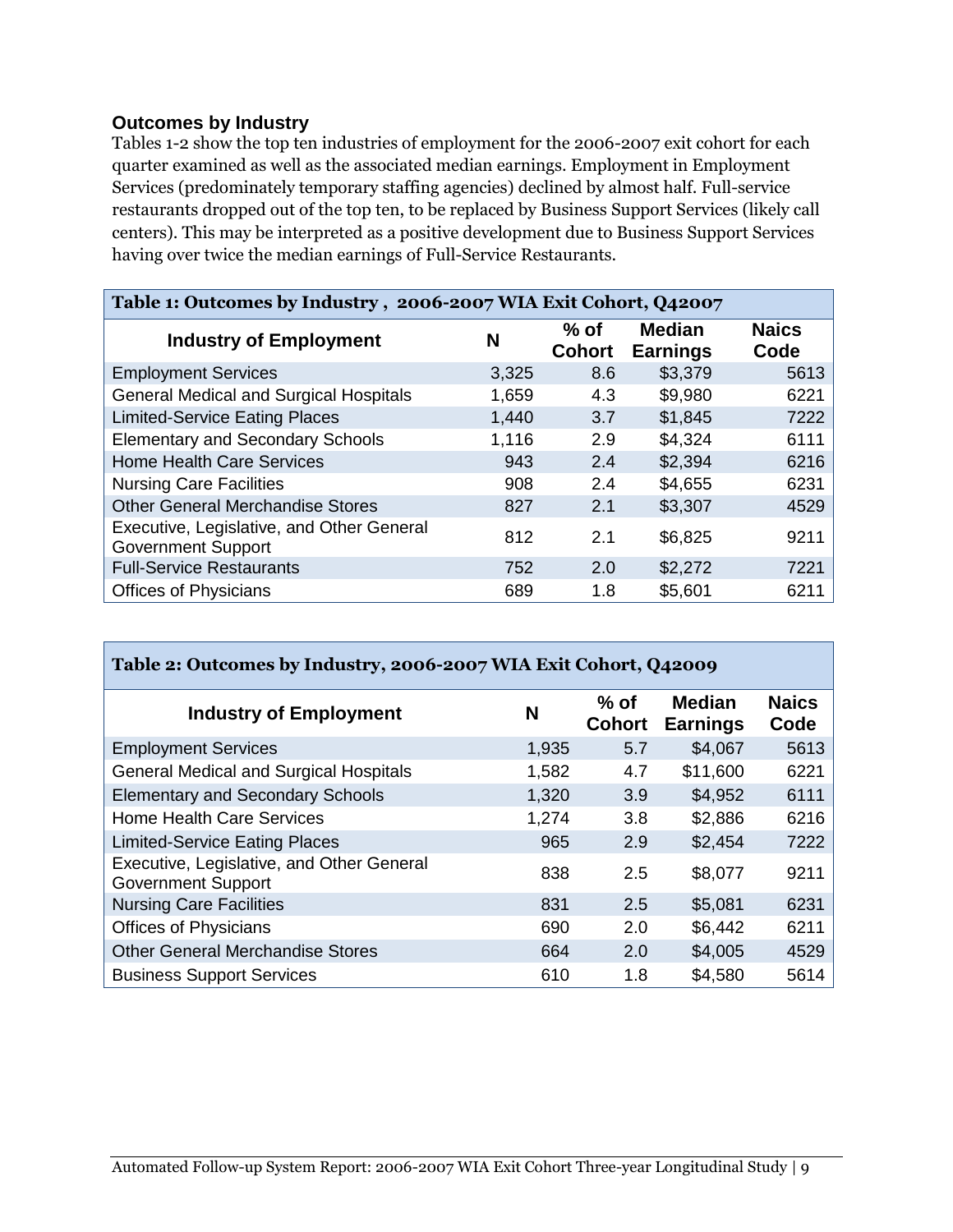#### **Retainer Outcomes**

This section of the report concerns outcomes for "employment retainers," i.e. individuals found employed in both Q42007 and in Q42009. Figure 4 displays the employment retention rate, the

percent of individuals found employed in Q42007 still employed in Q42009 as well as employment retainers' change in Median Earnings (in 2009 constant dollars).

In terms of employment retention, Dislocated Workers had the best outcomes, an unsurprising finding due to these participants having more job experience and skills than other participants. Dislocated Workers employed in both periods had slightly higher Median Earnings than Adult counterparts.

Vocational training retainers again had superior labor market outcomes compared to nonvocational training participants.

Again, nearly all subgroups experienced growth in Median Earnings compared to Texas workers overall, who actually experienced a slight decline on an inflation-adjusted basis.

**Figure 4: Employment Retention and Median Earnings by Selected Demographic Characteristics** 

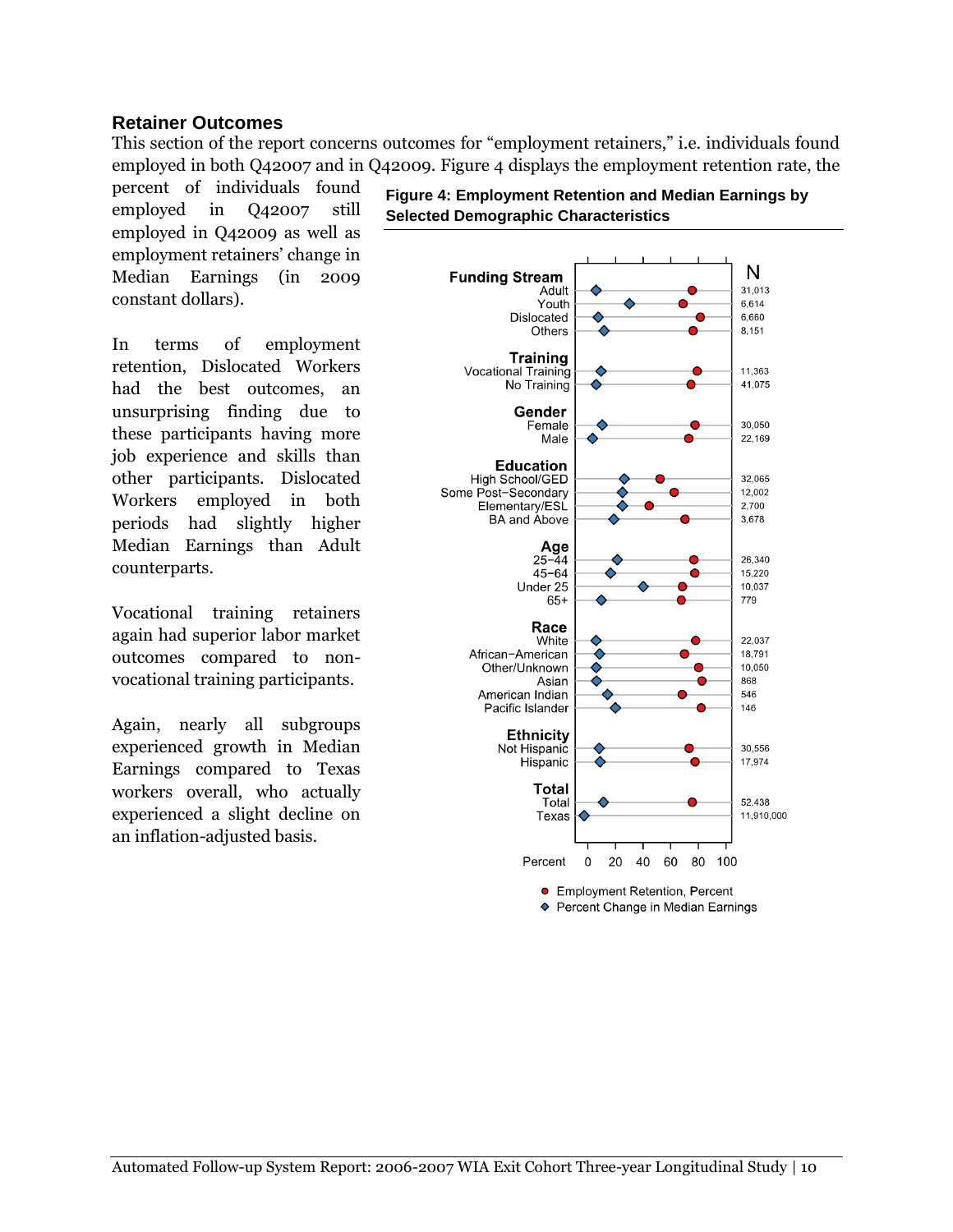#### **Outcomes by Geography (LWDA)**

Figure 5 displays labor market outcomes by geography for employment retainers. The first map shows employment retention. We observe from this map that Golden Crescent (Victoria) and Texoma (Sherman) WDAs had the highest employment retention rate, while Tarrant County (Ft. Worth), Central Texas (Kileen) and Southeast Texas (Beaumont/Port Arthur) had the lowest. Retainers in Cameron County (Brownsville) had the highest Median Earnings growth, followed by Upper Rio Grande (El Paso), while Coastal Bend (Corpus Christi) experienced a small decline. Golden Crescent had a commendable retention rate of 88.1 percent, with moderate growth in Median Earnings.



#### **Figure 5: Outcomes by LWDA, WIA 2006-2007 Employment Retainers**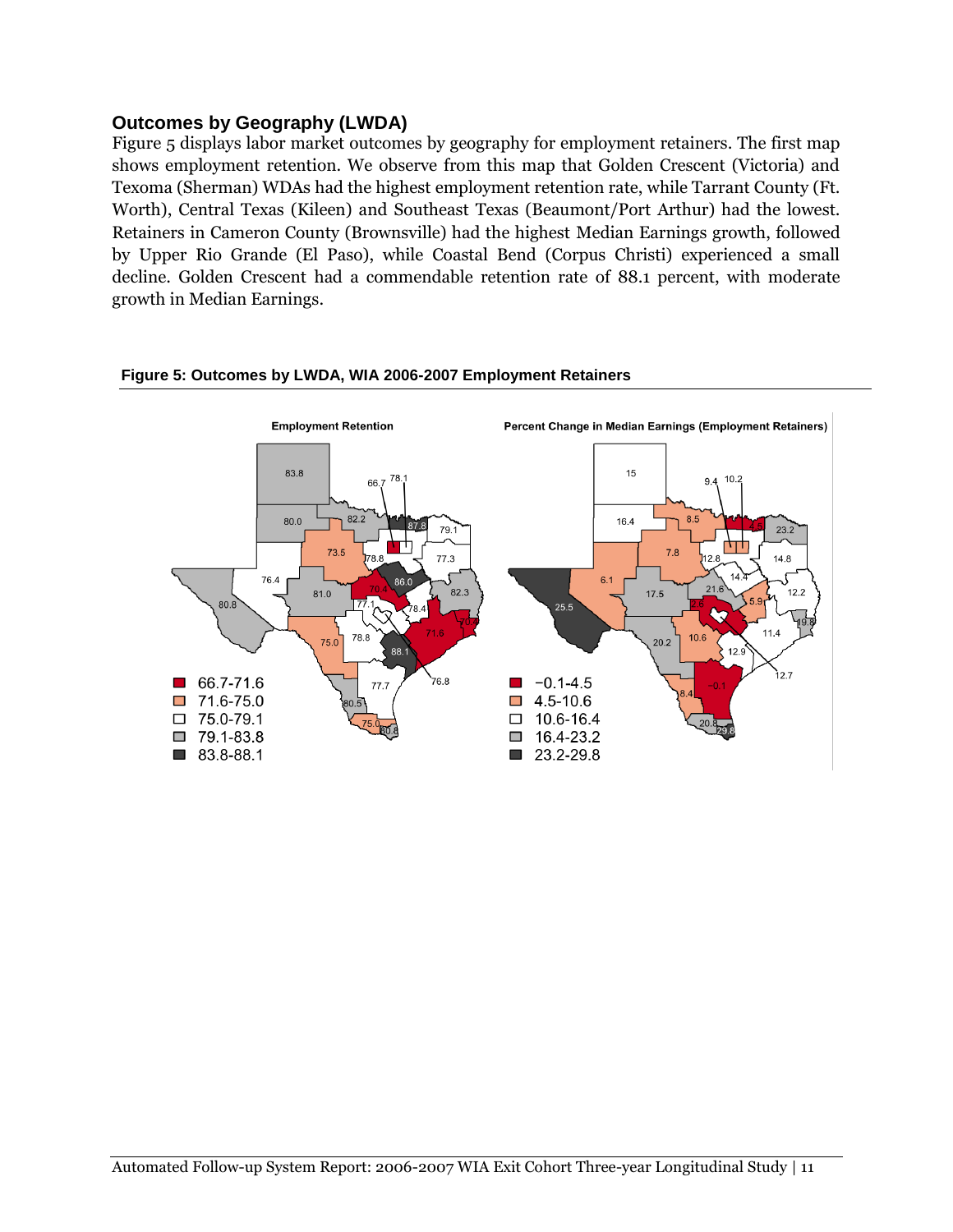#### **Outcomes by Industry**

The results for employment retainers by industry are largely the same as the outcomes for the cohort as a whole. This primarily indicates that not many people got new jobs over the study period—most of the individuals working in 2009 were already working in 2007. This point underscores the difficulty of the economic times during the study period.

| Table 3: Outcomes by Industry of Employment, 2006-2007 WIA Retainers   |       |                            |                                  |                      |  |  |  |
|------------------------------------------------------------------------|-------|----------------------------|----------------------------------|----------------------|--|--|--|
| <b>Industry of Employment</b>                                          | N     | $%$ of<br><b>Retainers</b> | <b>Median</b><br><b>Earnings</b> | <b>Naics</b><br>Code |  |  |  |
| <b>Employment Services</b>                                             | 1,622 | 5.6                        | \$4,539                          | 5613                 |  |  |  |
| <b>General Medical and Surgical Hospitals</b>                          | 1,492 | 5.1                        | \$11,833                         | 6221                 |  |  |  |
| <b>Elementary and Secondary Schools</b>                                | 1,160 | 4.0                        | \$5,134                          | 6111                 |  |  |  |
| <b>Home Health Care Services</b>                                       | 1,003 | 3.4                        | \$3,580                          | 6216                 |  |  |  |
| Executive, Legislative, and Other General<br><b>Government Support</b> | 778   | 2.7                        | \$8,154                          | 9211                 |  |  |  |
| <b>Limited-Service Eating Places</b>                                   | 741   | 2.5                        | \$2,636                          | 7222                 |  |  |  |
| <b>Nursing Care Facilities</b>                                         | 736   | 2.5                        | \$5,205                          | 6231                 |  |  |  |
| <b>Offices of Physicians</b>                                           | 605   | 2.1                        | \$6,529                          | 6211                 |  |  |  |
| <b>Other General Merchandise Stores</b>                                | 554   | 1.9                        | \$4,235                          | 4529                 |  |  |  |
| <b>Business Support Services</b>                                       | 529   | 1.8                        | \$4,716                          | 5614                 |  |  |  |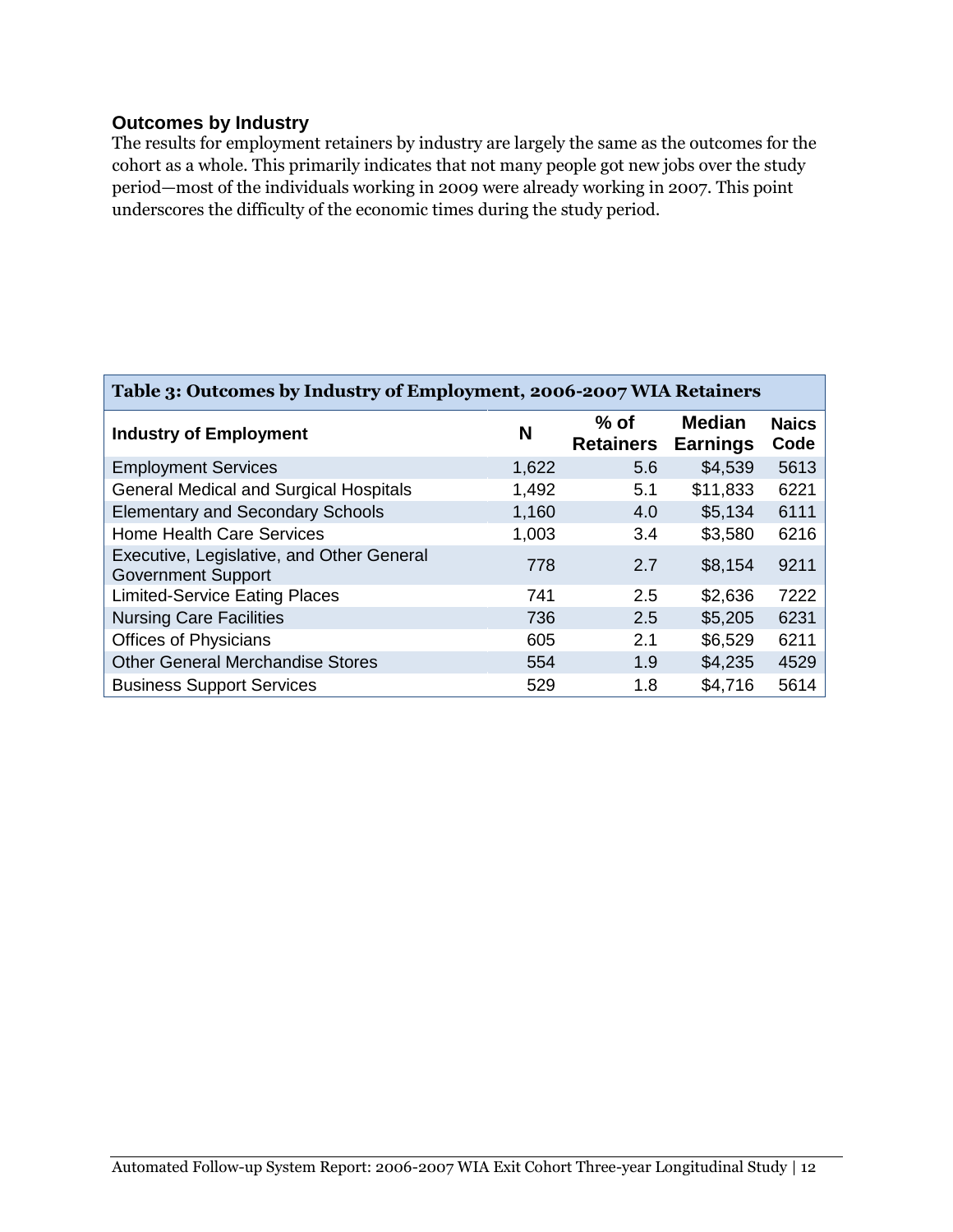## **Appendix A: Detailed Tables, WIA 2006-2007 Exit Cohort**

| Table 4. Outcomes by Geography, WIA 2006-2007 Exiters (2007) |        |           |                        |  |  |
|--------------------------------------------------------------|--------|-----------|------------------------|--|--|
| <b>LWDA</b>                                                  | N      | % Working | <b>Median Earnings</b> |  |  |
| Texoma                                                       | 1,153  | 92.0      | \$9,422                |  |  |
| <b>Golden Crescent</b>                                       | 555    | 91.0      | \$8,006                |  |  |
| Panhandle                                                    | 349    | 85.1      | \$6,662                |  |  |
| Concho Valley                                                | 140    | 82.9      | \$5,017                |  |  |
| Unknown                                                      | 107    | 82.2      | \$4,732                |  |  |
| <b>Rural Capital</b>                                         | 383    | 80.9      | \$5,542                |  |  |
| <b>North Central</b>                                         | 1,996  | 79.9      | \$6,270                |  |  |
| <b>North Texas</b>                                           | 366    | 79.8      | \$6,537                |  |  |
| <b>East Texas</b>                                            | 606    | 78.6      | \$4,396                |  |  |
| <b>Heart of Texas</b>                                        | 456    | 78.3      | \$7,548                |  |  |
| <b>South Plains</b>                                          | 256    | 78.1      | \$4,481                |  |  |
| Permian Basin                                                | 337    | 78.0      | \$5,665                |  |  |
| Deep East Texas                                              | 1,144  | 78.0      | \$5,719                |  |  |
| Alamo                                                        | 2,611  | 77.6      | \$5,138                |  |  |
| <b>Capital Area</b>                                          | 1,700  | 77.2      | \$6,276                |  |  |
| <b>Dallas</b>                                                | 6,476  | 77.0      | \$7,001                |  |  |
| <b>West Central</b>                                          | 1,437  | 76.6      | \$4,153                |  |  |
| <b>South East Texas</b>                                      | 1,220  | 76.4      | \$4,194                |  |  |
| <b>North East Texas</b>                                      | 415    | 74.9      | \$4,256                |  |  |
| <b>Brazos Valley</b>                                         | 685    | 73.7      | \$4,724                |  |  |
| <b>Cameron County</b>                                        | 845    | 73.3      | \$3,795                |  |  |
| Middle Rio Grande                                            | 306    | 73.2      | \$4,894                |  |  |
| <b>South Texas</b>                                           | 288    | 72.9      | \$5,480                |  |  |
| <b>Coastal Bend</b>                                          | 1,209  | 71.6      | \$5,624                |  |  |
| <b>Central Texas</b>                                         | 750    | 71.6      | \$4,432                |  |  |
| <b>Gulf Coast</b>                                            | 16,628 | 71.3      | \$5,203                |  |  |
| Lower Rio Grande Valley                                      | 5,165  | 70.1      | \$3,367                |  |  |
| <b>Upper Rio Grande</b>                                      | 2,485  | 68.9      | \$3,892                |  |  |
| <b>Tarrant County</b>                                        | 2,370  | 65.1      | \$4,327                |  |  |
| <b>Total</b>                                                 | 52,438 | 74.0      | \$5,220                |  |  |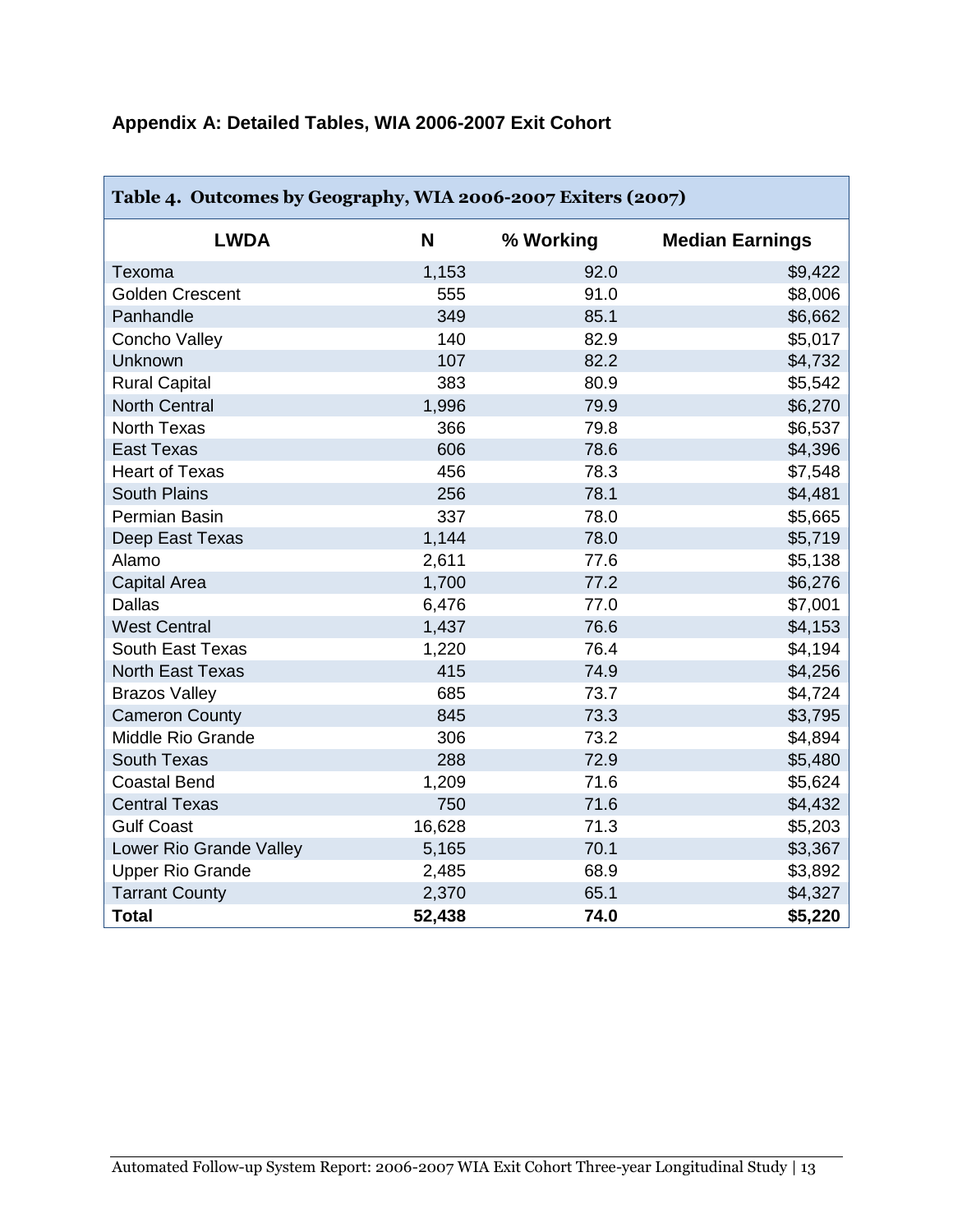| Table 5. Outcomes by Geography, WIA 2006-2007 Exiters (2009) |        |           |                        |  |  |  |
|--------------------------------------------------------------|--------|-----------|------------------------|--|--|--|
| <b>LWDA</b>                                                  | N      | % Working | <b>Median Earnings</b> |  |  |  |
| Texoma                                                       | 1,153  | 84.8      | \$10,144               |  |  |  |
| <b>Golden Crescent</b>                                       | 555    | 84.5      | \$9,742                |  |  |  |
| Panhandle                                                    | 349    | 79.4      | \$7,552                |  |  |  |
| <b>Heart of Texas</b>                                        | 456    | 76.8      | \$8,543                |  |  |  |
| <b>Concho Valley</b>                                         | 140    | 76.4      | \$5,751                |  |  |  |
| <b>North Texas</b>                                           | 366    | 74.0      | \$7,259                |  |  |  |
| <b>North East Texas</b>                                      | 415    | 71.8      | \$5,281                |  |  |  |
| <b>South Texas</b>                                           | 288    | 71.2      | \$5,486                |  |  |  |
| <b>Cameron County</b>                                        | 845    | 71.1      | \$4,907                |  |  |  |
| Unknown                                                      | 107    | 71.0      | \$5,914                |  |  |  |
| <b>North Central</b>                                         | 1,996  | 70.7      | \$7,278                |  |  |  |
| Deep East Texas                                              | 1,144  | 70.5      | \$6,626                |  |  |  |
| <b>South Plains</b>                                          | 256    | 70.3      | \$5,608                |  |  |  |
| Permian Basin                                                | 337    | 69.7      | \$7,060                |  |  |  |
| <b>East Texas</b>                                            | 606    | 69.1      | \$5,218                |  |  |  |
| Middle Rio Grande                                            | 306    | 69.0      | \$5,362                |  |  |  |
| <b>Rural Capital</b>                                         | 383    | 68.4      | \$6,409                |  |  |  |
| Alamo                                                        | 2,611  | 68.1      | \$5,842                |  |  |  |
| <b>Dallas</b>                                                | 6,476  | 68.0      | \$8,041                |  |  |  |
| <b>Upper Rio Grande</b>                                      | 2,485  | 67.9      | \$4,777                |  |  |  |
| <b>Brazos Valley</b>                                         | 685    | 67.0      | \$5,536                |  |  |  |
| <b>Capital Area</b>                                          | 1,700  | 66.4      | \$7,489                |  |  |  |
| <b>Coastal Bend</b>                                          | 1,209  | 65.7      | \$5,539                |  |  |  |
| Lower Rio Grande Valley                                      | 5,165  | 65.3      | \$4,049                |  |  |  |
| <b>West Central</b>                                          | 1,437  | 64.7      | \$4,898                |  |  |  |
| <b>Central Texas</b>                                         | 750    | 63.7      | \$4,706                |  |  |  |
| <b>South East Texas</b>                                      | 1,220  | 61.6      | \$5,625                |  |  |  |
| <b>Gulf Coast</b>                                            | 16,628 | 60.5      | \$6,087                |  |  |  |
| <b>Tarrant County</b>                                        | 2,370  | 52.7      | \$5,102                |  |  |  |
| <b>Total</b>                                                 | 52,438 | 65.3      | \$6,011                |  |  |  |

T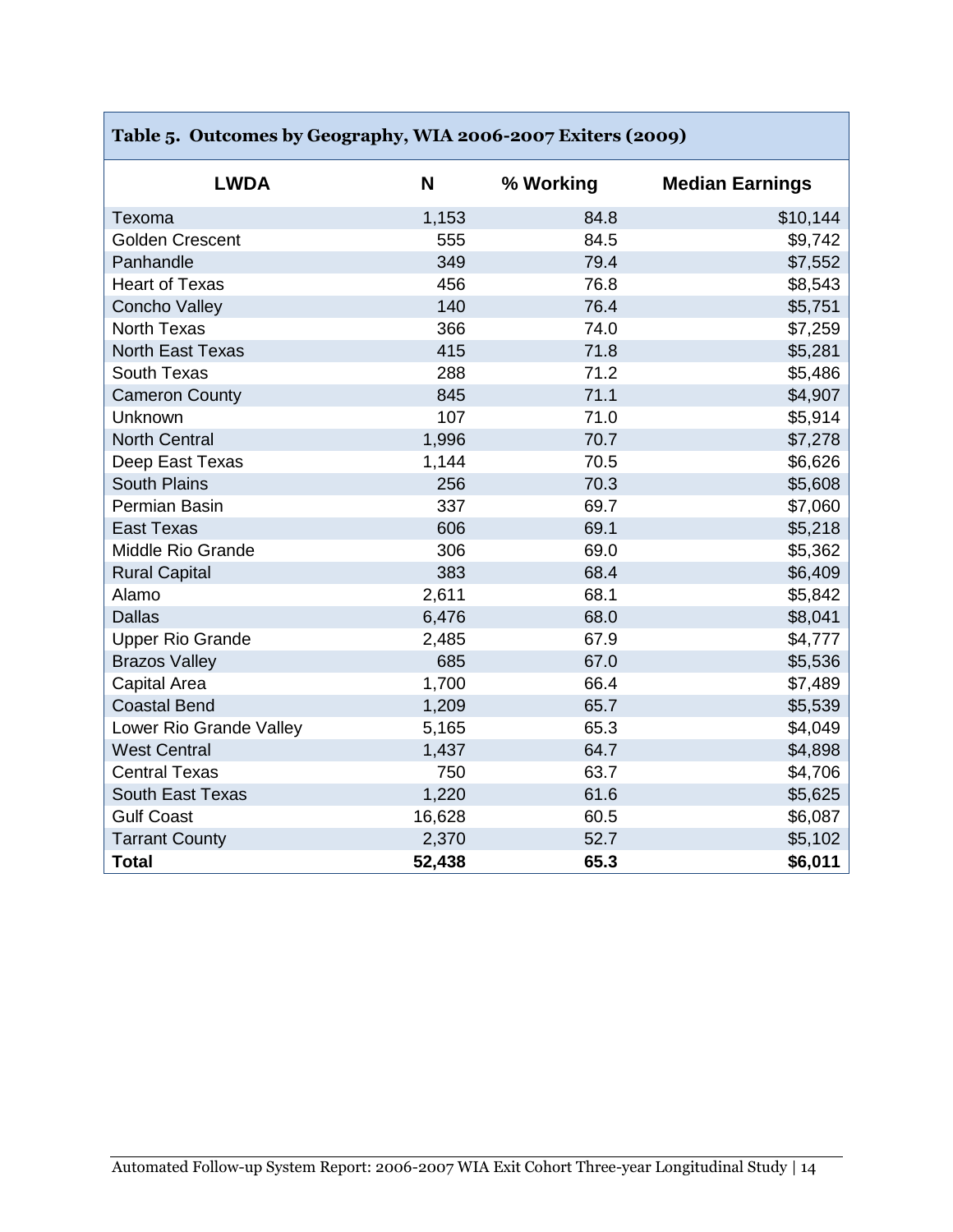| Table 6. Outcomes by Gender WIA 2006-2007 Exiters (2007) |        |           |                                  |                        |  |
|----------------------------------------------------------|--------|-----------|----------------------------------|------------------------|--|
| Gender                                                   | Ν      | % Working | <b>Median</b><br><b>Earnings</b> | <b>Mean</b><br>Earning |  |
| Female                                                   | 30,050 | 74.1      | \$4,650                          | \$5,704                |  |
| Male                                                     | 22,169 | 74.0      | \$6,241                          | \$7,537                |  |
| Unknown                                                  | 219    | 59.4      | \$7,302                          | \$8,030                |  |
| <b>Total</b>                                             | 52,438 | 74.0      | \$5,220                          | \$6,487                |  |

| Table 7. Outcomes by Gender WIA 2006-2007 Exiters (2009) |        |           |                                  |                 |  |
|----------------------------------------------------------|--------|-----------|----------------------------------|-----------------|--|
| Gender                                                   | N      | % Working | <b>Median</b><br><b>Earnings</b> | Mean<br>Earning |  |
| Female                                                   | 30,050 | 67.3      | \$5,481                          | \$6,690         |  |
| Male                                                     | 22,169 | 62.7      | \$7,097                          | \$8,623         |  |
| Unknown                                                  | 219    | 58.5      | \$8,618                          | \$9,444         |  |
| <b>Total</b>                                             | 52,438 | 65.3      | \$6,011                          | \$7,484         |  |

| Table 8. Outcomes by Ethnicity WIA 2006-2007 Exiters (2007) |        |           |                                  |                        |  |
|-------------------------------------------------------------|--------|-----------|----------------------------------|------------------------|--|
| <b>Ethnicity</b>                                            | N      | % Working | <b>Median</b><br><b>Earnings</b> | <b>Mean</b><br>Earning |  |
| Other/Unknown                                               | 3,908  | 79.0      | \$9,821                          | \$10,692               |  |
| Hispanic                                                    | 17,974 | 74.5      | \$4,649                          | \$5,741                |  |
| Not Hispanic                                                | 30,556 | 73.1      | \$5,216                          | \$6,352                |  |
| <b>Total</b>                                                | 52,438 | 74.0      | \$5,220                          | \$6,487                |  |

| Table 9. Outcomes by Ethnicity WIA 2006-2007 Exiters (2009) |        |           |                                  |                        |  |
|-------------------------------------------------------------|--------|-----------|----------------------------------|------------------------|--|
| <b>Ethnicity</b>                                            | N      | % Working | <b>Median</b><br><b>Earnings</b> | <b>Mean</b><br>Earning |  |
| Other/Unknown                                               | 3,908  | 73.3      | \$11,142                         | \$12,472               |  |
| Hispanic                                                    | 17,974 | 68.2      | \$5,288                          | \$6,323                |  |
| Not Hispanic                                                | 30,556 | 62.6      | \$6,147                          | \$7,482                |  |
| <b>Total</b>                                                | 52,438 | 65.3      | \$6,011                          | \$7,484                |  |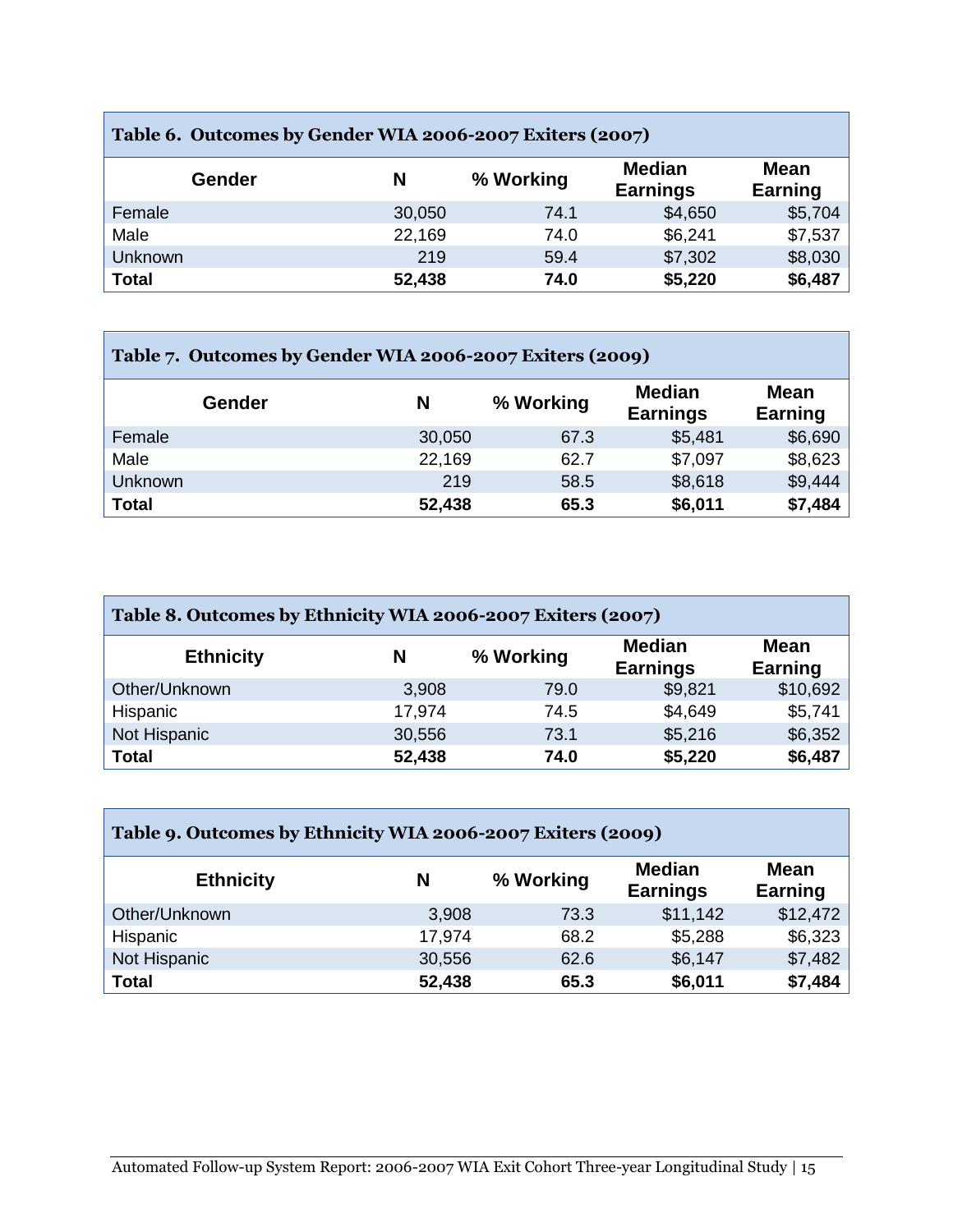| Table 10. Outcomes by Race WIA 2006-2007 Exiters (2007) |        |           |                                  |                        |  |
|---------------------------------------------------------|--------|-----------|----------------------------------|------------------------|--|
| <b>RACE</b>                                             | N      | % Working | <b>Median</b><br><b>Earnings</b> | <b>Mean</b><br>Earning |  |
| Other/Unknown                                           | 10,050 | 76.4      | \$5,780                          | \$6,989                |  |
| White                                                   | 22,037 | 76.3      | \$5,814                          | \$7,286                |  |
| Asian                                                   | 868    | 73.6      | \$8,150                          | \$9,994                |  |
| Hawaiian                                                | 146    | 72.6      | \$6,664                          | \$7,998                |  |
| <b>Black</b>                                            | 18,791 | 70.3      | \$4,276                          | \$5,016                |  |
| American Indian                                         | 546    | 70.0      | \$4,761                          | \$5,837                |  |
| <b>Total</b>                                            | 52,438 | 74.0      | \$5,220                          | \$6,487                |  |

| Table 11. Outcomes by Race WIA 2006-2007 Exiters (2009) |        |           |                                  |                        |
|---------------------------------------------------------|--------|-----------|----------------------------------|------------------------|
| Race                                                    | N      | % Working | <b>Median</b><br><b>Earnings</b> | <b>Mean</b><br>Earning |
| Other/Unknown                                           | 10,050 | 70.0      | \$6,400                          | \$7,746                |
| Asian                                                   | 868    | 69.8      | \$9,166                          | \$11,312               |
| White                                                   | 22,037 | 68.6      | \$6,532                          | \$8,298                |
| Hawaiian                                                | 146    | 66.4      | \$8,390                          | \$9,603                |
| <b>Black</b>                                            | 18,791 | 58.9      | \$5,074                          | \$5,987                |
| American Indian                                         | 546    | 57.7      | \$5,999                          | \$7,200                |
| <b>Total</b>                                            | 52,438 | 65.3      | \$6,011                          | \$7,484                |

| Table 12. Outcomes by Fund Source, WIA 2006-2007 Exiters (2007) |        |           |                                  |                        |  |
|-----------------------------------------------------------------|--------|-----------|----------------------------------|------------------------|--|
| <b>Fund Group</b>                                               | N      | % Working | <b>Median</b><br><b>Earnings</b> | <b>Mean</b><br>Earning |  |
| <b>Dislocated</b>                                               | 6,660  | 80.0      | \$6,135                          | \$6,824                |  |
| Adult                                                           | 31,013 | 76.8      | \$5,721                          | \$6,909                |  |
| Unknown                                                         | 8,151  | 67.6      | \$5,018                          | \$6,953                |  |
| Youth                                                           | 6,614  | 62.7      | \$2,272                          | \$3,012                |  |
| <b>Total</b>                                                    | 52,438 | 74.0      | \$5,220                          | \$6,487                |  |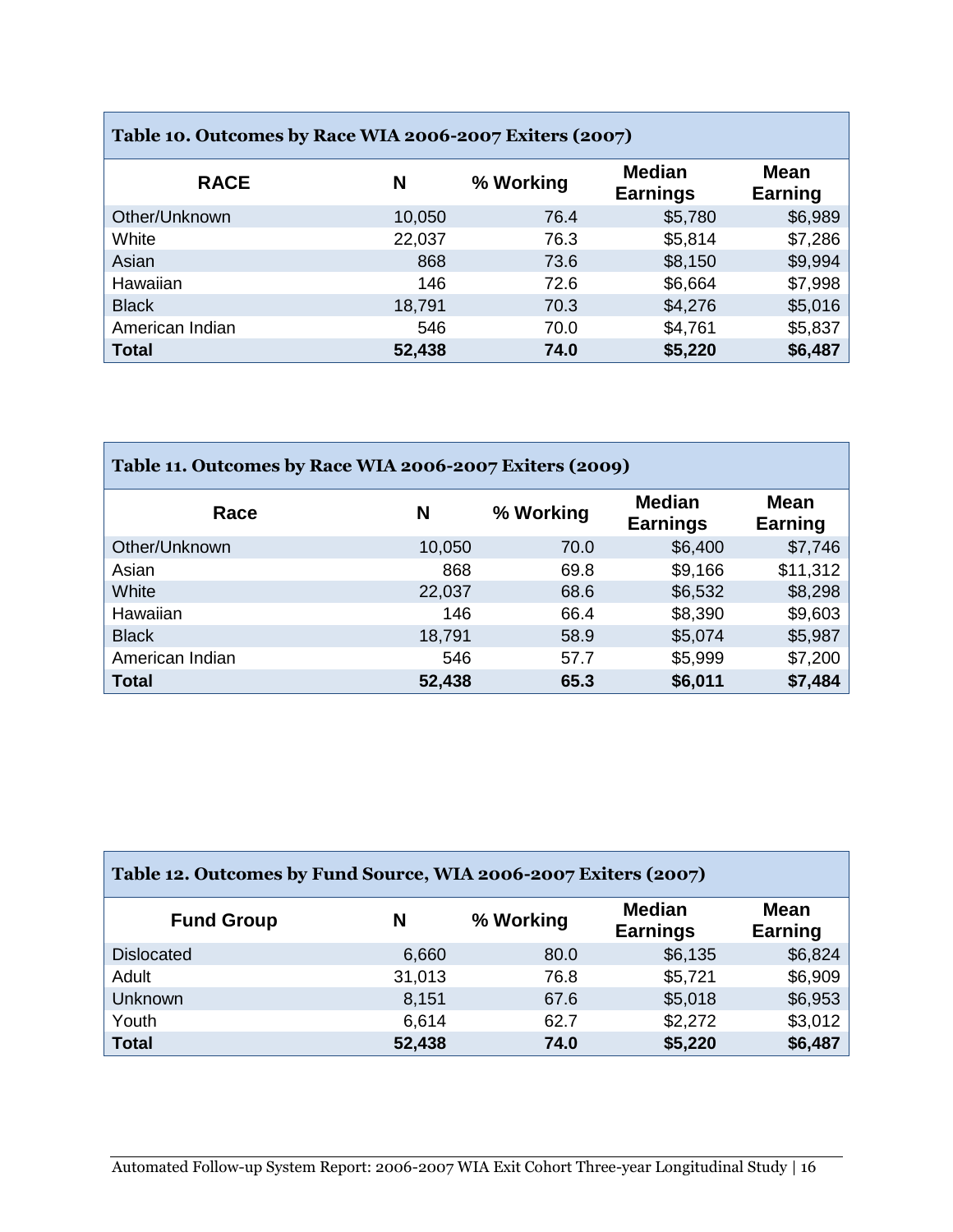| Table 13. Outcomes by Fund Source, WIA 2006-2007 Exiters (2009) |        |           |                                  |                        |  |  |  |  |  |  |
|-----------------------------------------------------------------|--------|-----------|----------------------------------|------------------------|--|--|--|--|--|--|
| <b>Fund group</b>                                               | N      | % Working | <b>Median</b><br><b>Earnings</b> | <b>Mean</b><br>Earning |  |  |  |  |  |  |
| <b>Dislocated</b>                                               | 6,660  | 72.3      | \$6,890                          | \$7,717                |  |  |  |  |  |  |
| <b>ADULT</b>                                                    | 31,013 | 65.9      | \$6,559                          | \$7,940                |  |  |  |  |  |  |
| <b>Unknown</b>                                                  | 8,151  | 62.4      | \$5,904                          | \$8,205                |  |  |  |  |  |  |
| Youth                                                           | 6,614  | 58.9      | \$3,204                          | \$3,862                |  |  |  |  |  |  |
| <b>Total</b>                                                    | 52,438 | 65.3      | \$6,011                          | \$7,484                |  |  |  |  |  |  |

| Table 14. Outcomes by Service Type, WIA 2006-2007 Exiters (2007) |        |           |                                  |                        |  |  |  |  |  |
|------------------------------------------------------------------|--------|-----------|----------------------------------|------------------------|--|--|--|--|--|
| <b>Training</b>                                                  | N      | % Working | <b>Median</b><br><b>Earnings</b> | <b>Mean</b><br>Earning |  |  |  |  |  |
| Vocational                                                       | 11,363 | 77.5      | \$5,505                          | \$6,366                |  |  |  |  |  |
| No Vocational                                                    | 41,075 | 73.1      | \$5,107                          | \$6,523                |  |  |  |  |  |
| <b>Total</b>                                                     | 52,438 | 74.0      | \$5,220                          | \$6,487                |  |  |  |  |  |

| Table 15. Outcomes by Service Type, WIA 2006-2007 Exiters (2009) |        |           |                                  |                               |  |  |  |  |  |  |
|------------------------------------------------------------------|--------|-----------|----------------------------------|-------------------------------|--|--|--|--|--|--|
| <b>Service Type</b>                                              | N      | % Working | <b>Median</b><br><b>Earnings</b> | <b>Mean</b><br><b>Earning</b> |  |  |  |  |  |  |
| Vocational                                                       | 11,363 | 70.7      | \$6,371                          | \$7,312                       |  |  |  |  |  |  |
| No Vocational                                                    | 41,075 | 63.8      | \$5,888                          | \$7,537                       |  |  |  |  |  |  |
| <b>Total</b>                                                     | 52,438 | 65.3      | \$6,011                          | \$7,484                       |  |  |  |  |  |  |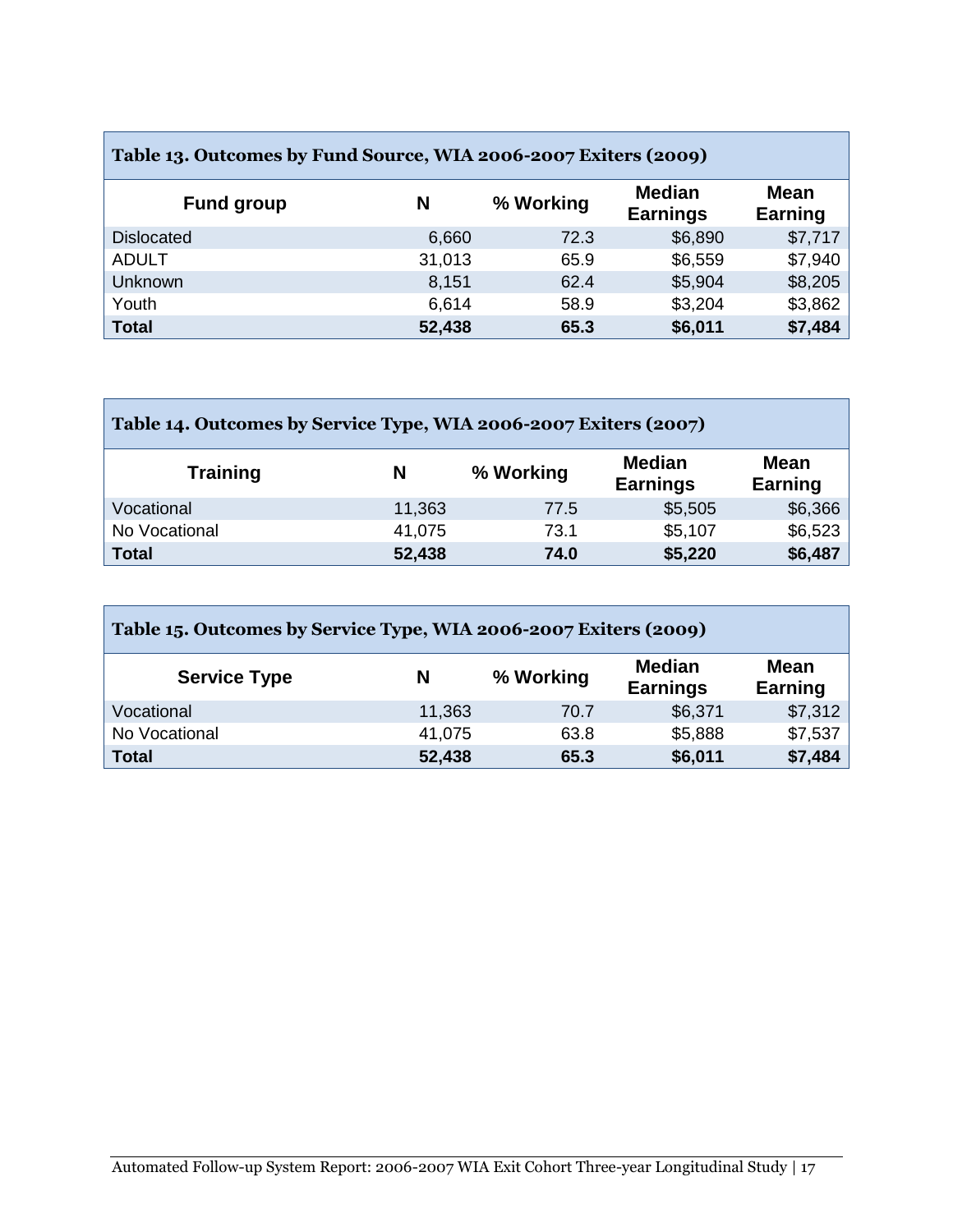| Table 16. Outcomes by Geography, WIA 2006-2007 Retainers |        |                          |                                  |                    |                                  |                              |
|----------------------------------------------------------|--------|--------------------------|----------------------------------|--------------------|----------------------------------|------------------------------|
| <b>LWDA</b>                                              | N      | $\frac{0}{0}$<br>Working | <b>Median</b><br><b>Earnings</b> | % Still<br>Working | <b>Median</b><br><b>Earnings</b> | <b>Earnings</b><br>Gain/Loss |
| <b>Golden Crescent</b>                                   | 555    | 91.0                     | \$8,006                          | 88.1               | \$10,052                         | \$2,046                      |
| Texoma                                                   | 1,153  | 92.0                     | \$9,422                          | 87.7               | \$10,183                         | \$761                        |
| <b>Heart of Texas</b>                                    | 456    | 78.3                     | \$7,548                          | 86.0               | \$9,366                          | \$1,818                      |
| Panhandle                                                | 349    | 85.1                     | \$6,662                          | 83.8               | \$7,900                          | \$1,238                      |
| Deep East Texas                                          | 1,144  | 78.0                     | \$5,719                          | 82.3               | \$6,837                          | \$1,118                      |
| <b>North Texas</b>                                       | 366    | 79.8                     | \$6,537                          | 82.2               | \$7,917                          | \$1,380                      |
| <b>Concho Valley</b>                                     | 140    | 82.9                     | \$5,017                          | 81.0               | \$6,598                          | \$1,581                      |
| <b>Upper Rio Grande</b>                                  | 2,485  | 68.9                     | \$3,892                          | 80.8               | \$5,032                          | \$1,140                      |
| <b>Cameron County</b>                                    | 845    | 73.3                     | \$3,795                          | 80.8               | \$5,343                          | \$1,548                      |
| Unknown                                                  | 107    | 82.2                     | \$4,732                          | 80.7               | \$5,911                          | \$1,179                      |
| <b>South Texas</b>                                       | 288    | 72.9                     | \$5,480                          | 80.5               | \$6,093                          | \$613                        |
| <b>South Plains</b>                                      | 256    | 78.1                     | \$4,481                          | 80.0               | \$5,759                          | \$1,278                      |
| <b>North East Texas</b>                                  | 415    | 74.9                     | \$4,256                          | 79.1               | \$5,935                          | \$1,679                      |
| Alamo                                                    | 2,611  | 77.6                     | \$5,138                          | 78.8               | \$6,069                          | \$931                        |
| <b>North Central</b>                                     | 1,996  | 79.9                     | \$6,270                          | 78.7               | \$7,707                          | \$1,437                      |
| <b>Brazos Valley</b>                                     | 685    | 73.7                     | \$4,724                          | 78.4               | \$5,900                          | \$1,176                      |
| <b>Dallas</b>                                            | 6,476  | 77.0                     | \$7,001                          | 78.0               | \$8,641                          | \$1,640                      |
| <b>Coastal Bend</b>                                      | 1,209  | 71.6                     | \$5,624                          | 77.7               | \$6,106                          | \$482                        |
| <b>East Texas</b>                                        | 606    | 78.6                     | \$4,396                          | 77.3               | \$5,586                          | \$1,190                      |
| <b>Rural Capital</b>                                     | 383    | 80.9                     | \$5,542                          | 77.1               | \$6,453                          | \$911                        |
| <b>Capital Area</b>                                      | 1,700  | 77.2                     | \$6,276                          | 76.8               | \$7,830                          | \$1,554                      |
| Permian Basin                                            | 337    | 78.0                     | \$5,665                          | 76.4               | \$7,573                          | \$1,908                      |
| Lower Rio Grande Valley                                  | 5,165  | 70.1                     | \$3,367                          | 75.0               | \$4,471                          | \$1,104                      |
| Middle Rio Grande                                        | 306    | 73.2                     | \$4,894                          | 75.0               | \$5,945                          | \$1,051                      |
| <b>West Central</b>                                      | 1,437  | 76.6                     | \$4,153                          | 73.5               | \$5,129                          | \$976                        |
| <b>Gulf Coast</b>                                        | 16,628 | 71.3                     | \$5,203                          | 71.6               | \$6,778                          | \$1,575                      |
| <b>Central Texas</b>                                     | 750    | 71.6                     | \$4,432                          | 70.4               | \$5,769                          | \$1,337                      |
| South East Texas                                         | 1,220  | 76.4                     | \$4,194                          | 70.4               | \$5,889                          | \$1,695                      |
| <b>Tarrant County</b>                                    | 2,370  | 65.1                     | \$4,327                          | 66.7               | \$5,409                          | \$1,082                      |
| <b>Total</b>                                             | 52,438 | 74.0                     | \$5,220                          | 75.8               | \$6,548                          | \$1,328                      |

## **Appendix B: Detailed Tables, WIA 2006-2007 Exiters**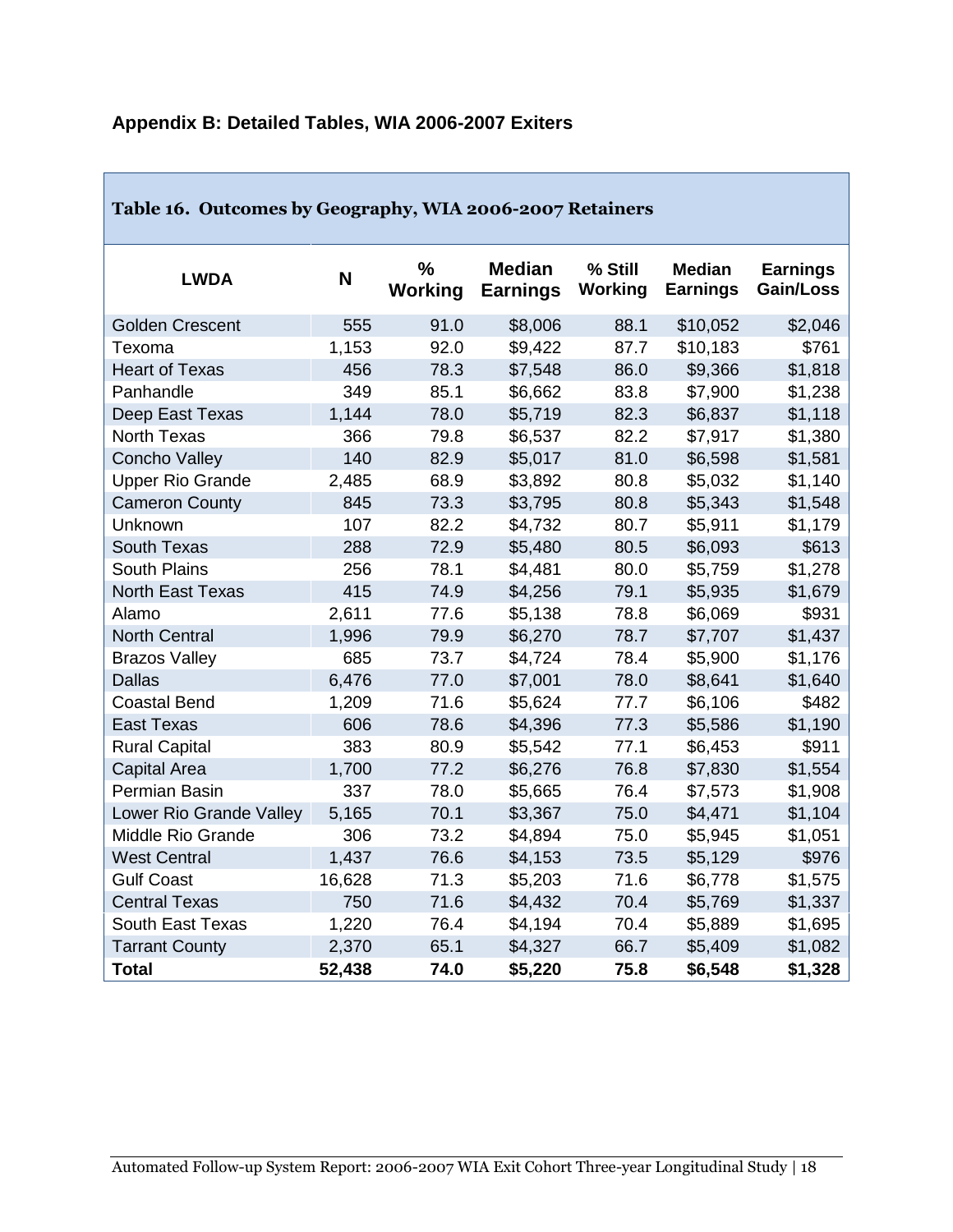## **Table 17. Outcomes by Gender, WIA 2006-2007 Retainers**

п

| Gender         | N      | $\%$<br>Working | <b>Median</b><br><b>Earnings</b> | %<br>Working | Median<br><b>Earnings</b> | <b>Earnings</b><br>Gain/Loss |
|----------------|--------|-----------------|----------------------------------|--------------|---------------------------|------------------------------|
| <b>Unknown</b> | 219    | 59.4            | \$7,302                          | 81.5         | \$8,777                   | \$1,475                      |
| Female         | 30,050 | 74.1            | \$4,650                          | 77.7         | \$5,951                   | \$1,301                      |
| Male           | 22,169 | 74.0            | \$6,241                          | 73.1         | \$7,752                   | \$1,511                      |
| <b>Total</b>   | 52,438 | 74.0            | \$5,220                          | 75.8         | \$6,548                   | \$1,328                      |

| Table 18. Outcomes by Ethnicity, WIA 2006-2007 Retainers |        |              |                           |              |                           |                              |  |  |  |  |
|----------------------------------------------------------|--------|--------------|---------------------------|--------------|---------------------------|------------------------------|--|--|--|--|
| <b>Ethnicity</b>                                         | N      | ℅<br>Working | Median<br><b>Earnings</b> | %<br>Working | Median<br><b>Earnings</b> | <b>Earnings</b><br>Gain/Loss |  |  |  |  |
| Other/Unknown                                            | 3,908  | 79.0         | \$9,821                   | 84.5         | \$11,704                  | \$1,883                      |  |  |  |  |
| Hispanic                                                 | 17,974 | 74.5         | \$4,649                   | 77.7         | \$5,700                   | \$1,051                      |  |  |  |  |
| Not Hispanic                                             | 30,556 | 73.1         | \$5,216                   | 73.4         | \$6,721                   | \$1,505                      |  |  |  |  |
| <b>Total</b>                                             | 52,438 | 74.0         | \$5,220                   | 75.8         | \$6,548                   | \$1,328                      |  |  |  |  |

٦

| Table 19. Outcomes by Race, WIA 2006-2007 Retainers |        |              |                                  |              |                                  |                              |
|-----------------------------------------------------|--------|--------------|----------------------------------|--------------|----------------------------------|------------------------------|
| Race                                                | N      | %<br>Working | <b>Median</b><br><b>Earnings</b> | ℅<br>Working | <b>Median</b><br><b>Earnings</b> | <b>Earnings</b><br>Gain/Loss |
| Asian                                               | 868    | 73.6         | \$8,150                          | 82.6         | \$10,102                         | \$1,952                      |
| Hawaiian                                            | 146    | 72.6         | \$6,664                          | 82.1         | \$8,390                          | \$1,726                      |
| Other/Unknown                                       | 10,050 | 76.4         | \$5,780                          | 80.2         | \$6,904                          | \$1,124                      |
| White                                               | 22,037 | 76.3         | \$5,814                          | 78.1         | \$7,228                          | \$1,414                      |
| <b>Black</b>                                        | 18,791 | 70.3         | \$4,276                          | 70.0         | \$5,524                          | \$1,248                      |
| American Indian                                     | 546    | 70.0         | \$4,761                          | 68.3         | \$6,631                          | \$1,870                      |
| <b>Total</b>                                        | 52,438 | 74.0         | \$5,220                          | 75.8         | \$6,548                          | \$1,328                      |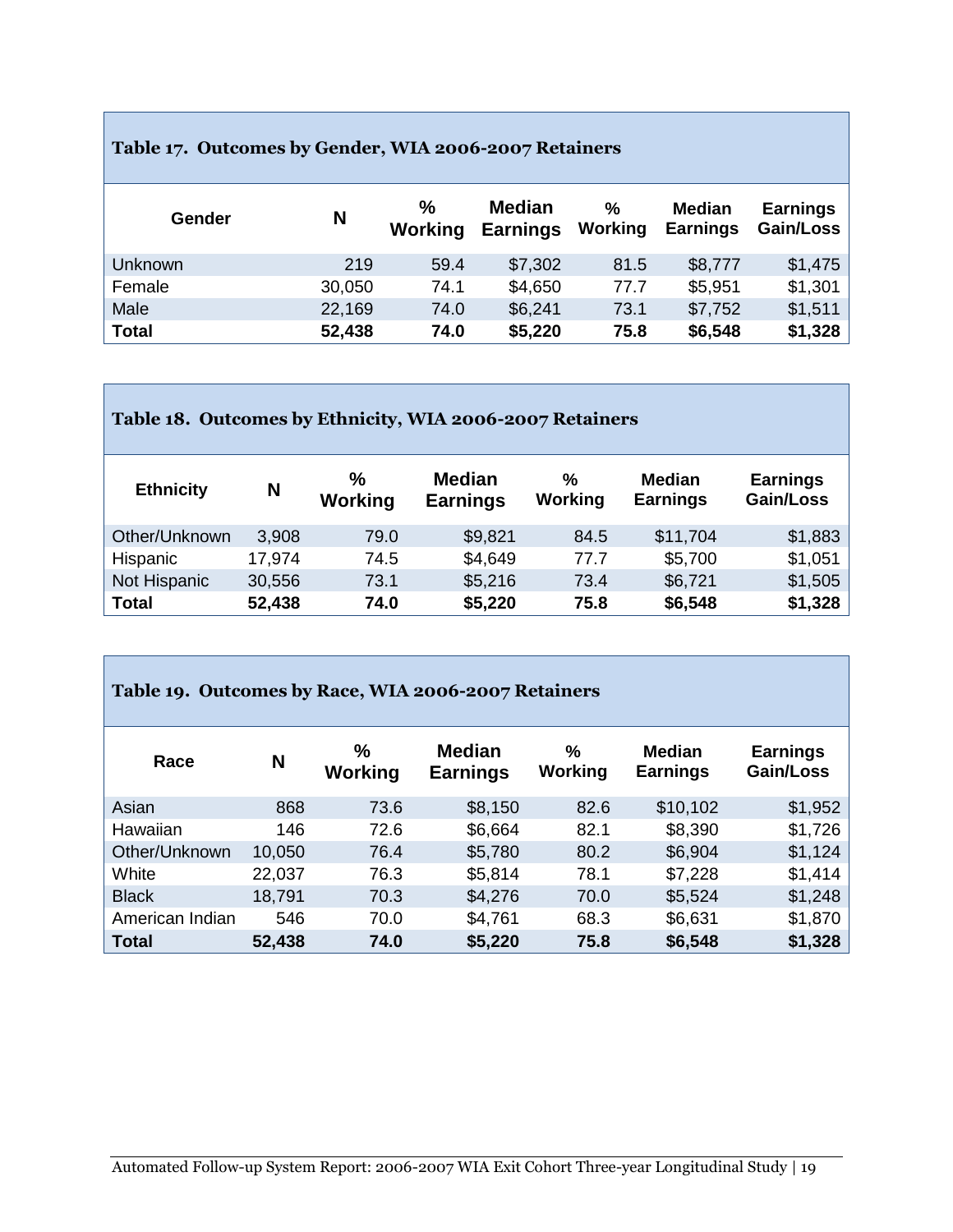| Table 20. Outcomes by Funding Source, WIA 2006-2007 Retainers |        |                          |                                  |                 |                                  |                              |  |  |  |  |
|---------------------------------------------------------------|--------|--------------------------|----------------------------------|-----------------|----------------------------------|------------------------------|--|--|--|--|
| <b>Fund Group</b>                                             | N      | $\frac{0}{0}$<br>Working | <b>Median</b><br><b>Earnings</b> | $\%$<br>Working | <b>Median</b><br><b>Earnings</b> | <b>Earnings</b><br>Gain/Loss |  |  |  |  |
| <b>Dislocated</b>                                             | 6,660  | 80.0                     | \$6,135                          | 81.5            | \$7,052                          | \$917                        |  |  |  |  |
| Unknown                                                       | 8.151  | 67.6                     | \$5,018                          | 76.2            | \$6,557                          | \$1,539                      |  |  |  |  |
| <b>ADULT</b>                                                  | 31,013 | 76.8                     | \$5,721                          | 75.6            | \$7,118                          | \$1,397                      |  |  |  |  |
| Youth                                                         | 6,614  | 62.7                     | \$2,272                          | 68.9            | \$3,546                          | \$1,274                      |  |  |  |  |
| <b>Total</b>                                                  | 52,438 | 74.0                     | \$5,220                          | 75.8            | \$6,548                          | \$1,328                      |  |  |  |  |

٦

Г

| Table 21. Outcomes by Training Type, WIA 2006-2007 Retainers |                                                         |                          |                                  |              |                                  |                              |  |  |  |
|--------------------------------------------------------------|---------------------------------------------------------|--------------------------|----------------------------------|--------------|----------------------------------|------------------------------|--|--|--|
| <b>Training Type</b>                                         | N                                                       | $\frac{0}{0}$<br>Working | <b>Median</b><br><b>Earnings</b> | %<br>Working | <b>Median</b><br><b>Earnings</b> | <b>Earnings</b><br>Gain/Loss |  |  |  |
| Vocational                                                   | 11,363                                                  | 77.5                     | \$5,505                          | 79.2         | \$6,700                          | \$1,195                      |  |  |  |
| No Vocational                                                | \$1,378<br>\$6,485<br>41,075<br>\$5,107<br>73.1<br>74.7 |                          |                                  |              |                                  |                              |  |  |  |
| <b>Total</b>                                                 | 52,438                                                  | 74.0                     | \$5,220                          | 75.8         | \$6,548                          | \$1,328                      |  |  |  |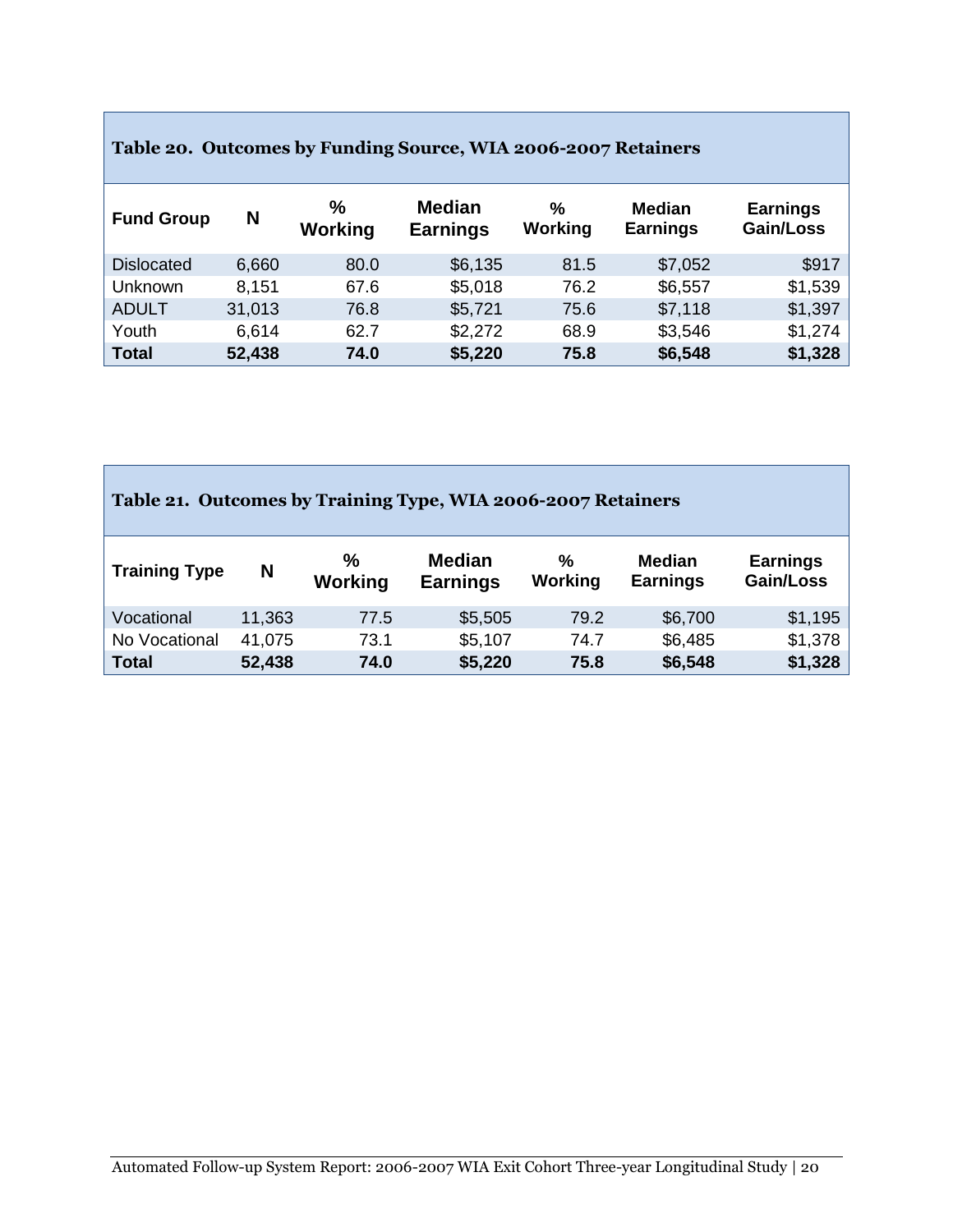## **Table 22. Higher Education Dashboard, All 2006-2007 Exiters, Workforce Investment Act**

| Summary of Linkage             | N      | % of all<br>Cohort | Median<br>Earnings | N     | %     | Higher Education Enrollment by Institution Type      |
|--------------------------------|--------|--------------------|--------------------|-------|-------|------------------------------------------------------|
| <b>Working Only</b>            | 21,051 | 40.1               | 6,012              | 2,398 | 73.1% | Community and/or Technical Colleges                  |
| Pursuing Higher Education Only | 3,400  | 6.5                | N/A                | 860   | 26.2% | Public/Private Universities & Health Science Centers |
| Working & Pursuing High Ed.    | 9,590  | 18.3               | 7,041              | 3,279 | 100.0 | <b>Total Found Enrolled</b>                          |
| Subtotal for All Working       | 30,641 | 58.4               | 6,280              |       |       |                                                      |
| All Enrolled                   | 12,990 | 24.8               | 7,041              |       |       |                                                      |
| Not Verified                   | 15,822 | 30.2               | N/A                |       |       |                                                      |
| Subtotal                       | 52,438 | 100.0              | 6,280              |       |       |                                                      |
| <b>TX Vital Statistics</b>     | 387    | 0.73               | 5,759              |       |       |                                                      |
| Total                          | 52,825 | 100                | 6,279              |       |       |                                                      |

| <b>IVICUIALI</b><br>Earnings | N     | $\%$  | Higher Education Enrollment by Institution Type                 |
|------------------------------|-------|-------|-----------------------------------------------------------------|
| 6,012                        | 2,398 |       | 73.1% Community and/or Technical Colleges                       |
| N/A                          | 860   | 26.2% | <b>Public/Private Universities &amp; Health Science Centers</b> |
| 7,041                        | 3,279 | 100.0 | <b>Total Found Enrolled</b>                                     |
| 6.280                        |       |       |                                                                 |

|                         |        | Number   | %of All  | Postsecondary          |     | % of All | <b>Instructional Programs</b> |
|-------------------------|--------|----------|----------|------------------------|-----|----------|-------------------------------|
| Top LWDAs by Enrollment | N      | Enrolled | Enrolled | <b>Institutions</b>    | N   | Enrolled | Code/CIP)                     |
| <b>Gulf Coast</b>       | 16,628 | 3,469    | 26.7     | <b>Houston CC</b>      | 378 | 11.1     | <b>General Studies</b>        |
| Dallas                  | 6.476  | 1.754    | 13.5     | So. Texas College      | 213 | 6.3      | Nursing                       |
| Lower Rio Grande Valley | 5,165  | 1.143    | 8.8      | El Paso CCD            | 145 | 4.3      | <b>Business Admin/Mgm</b>     |
| Texoma                  | 1,153  | 753      | 5.8      | <b>DCCCD El Centro</b> | 103 | 3.0      | <b>Truck and Bus Driver</b>   |
| <b>Upper Rio Grande</b> | 2.485  | 678      | 5.2      | <b>DCCCD Richland</b>  | 86  | 2.5      | <b>Liberal Arts</b>           |
| Alamo                   | 2,611  | 527      | 4.1      | Austin CC              | 78  | 2.3      | Undeclared                    |
| <b>North Central</b>    | 1,996  | 432      | 3.3      | Cen. Texas.            | 68  | 2.0      | Data Processing Tech          |
|                         |        |          |          | College                |     |          |                               |
| <b>Tarrant County</b>   | 2,370  | 344      | 2.6      | UT Pan-American        | 65  | 1.9      | Business/Commerce,<br>General |
| <b>Capital Area</b>     | 1,700  | 338      | 2.6      | <b>Grayson Cty</b>     | 61  | 1.8      | <b>Licensed Vocational N</b>  |
|                         |        |          |          | College                |     |          | Training                      |
| Golden Crescent         | 555    | 308      | 2.4      | San Jacinto College    | 60  | 1.8      |                               |

| Top LWDAs by Enrollment | N      | Number<br>Enrolled | %of All<br>Enrolled | Top 10 Public<br>Postsecondary<br>Institutions | N   | % of All<br>Enrolled | Top 9 Majors<br>(6-digit Classification of<br><b>Instructional Programs</b><br>Code/CIP) | N.  | % of All<br>Enrolled |
|-------------------------|--------|--------------------|---------------------|------------------------------------------------|-----|----------------------|------------------------------------------------------------------------------------------|-----|----------------------|
| <b>Gulf Coast</b>       | 16,628 | 3,469              | 26.7                | <b>Houston CC</b>                              | 378 | 11.1                 | <b>General Studies</b>                                                                   | 831 | 7.06                 |
| Dallas                  | 6,476  | 1,754              | 13.5                | So. Texas College                              | 213 | 6.3                  | Nursing                                                                                  | 829 | 7.05                 |
| Lower Rio Grande Valley | 5,165  | 1,143              | 8.8                 | El Paso CCD                                    | 145 | 4.3                  | <b>Business Admin/Mgmt</b>                                                               | 663 | 5.63                 |
| Texoma                  | 1,153  | 753                | 5.8                 | <b>DCCCD El Centro</b>                         | 103 | 3.0                  | <b>Truck and Bus Driver</b>                                                              | 575 | 4.89                 |
| <b>Upper Rio Grande</b> | 2,485  | 678                | 5.2                 | <b>DCCCD Richland</b>                          | 86  | 2.5                  | Liberal Arts                                                                             | 516 | 4.39                 |
| Alamo                   | 2,611  | 527                | 4.1                 | Austin CC                                      | 78  | 2.3                  | Undeclared                                                                               | 446 | 3.79                 |
| <b>North Central</b>    | 1,996  | 432                | 3.3                 | Cen. Texas.<br>College                         | 68  | 2.0                  | Data Processing Technology                                                               | 400 | 3.40                 |
| Tarrant County          | 2,370  | 344                | 2.6                 | UT Pan-American                                | 65  | 1.9                  | Business/Commerce,<br>General                                                            | 313 | 2.66                 |
| Capital Area            | 1,700  | 338                | 2.6                 | <b>Grayson Cty</b><br>College                  | 61  | 1.8                  | <b>Licensed Vocational Nurse</b><br>Training                                             | 248 | 2.11                 |
| Golden Crescent         | 555    | 308                | $2.4^{\circ}$       | San Jacinto College                            | 60  | 1.8                  |                                                                                          |     |                      |